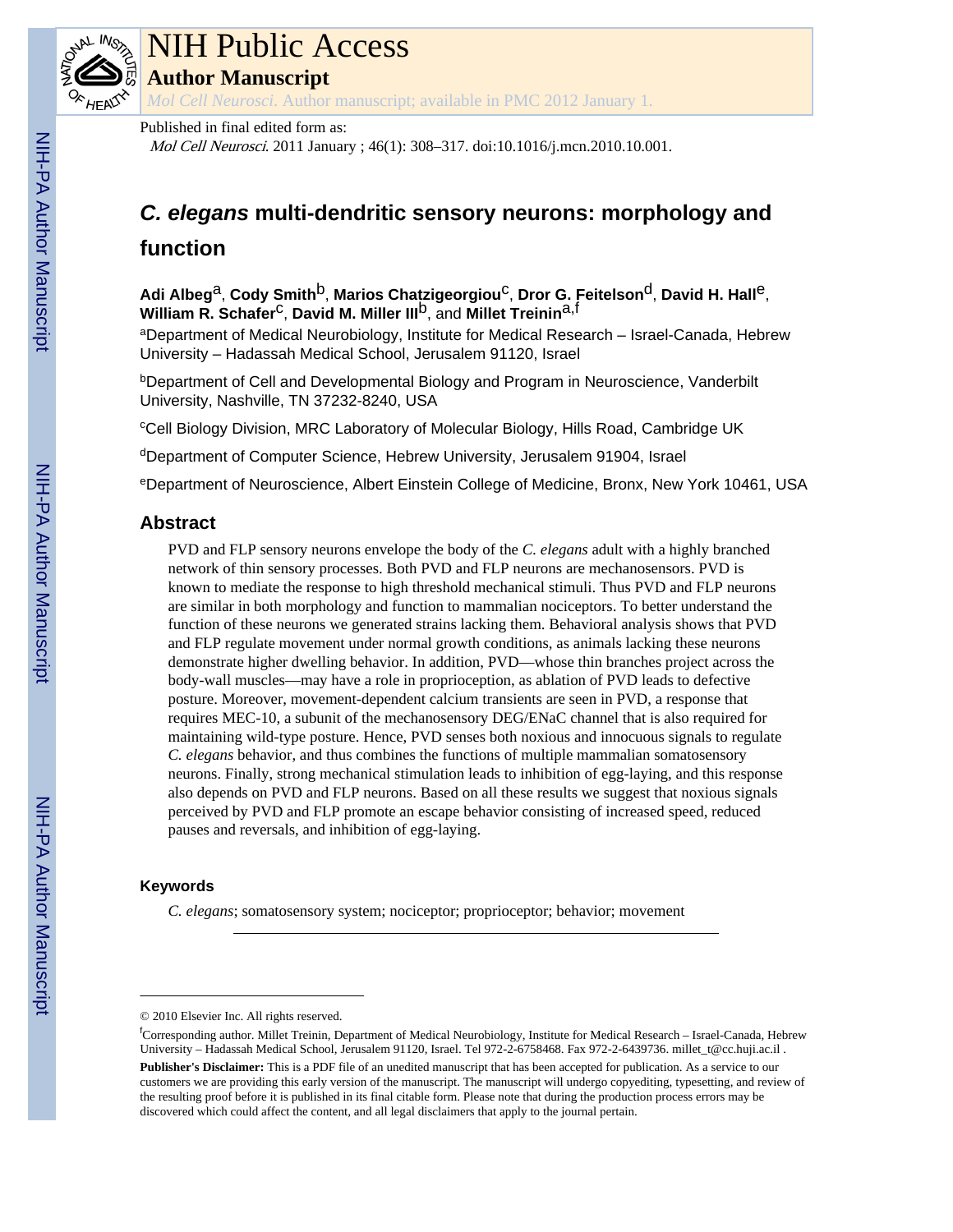## **1.** *Introduction*

In mammals, the somatosensory system is responsible for diverse sensory modalities including responses to touch and temperature, maintenance of body posture (proprioception), and the feeling of pain (nociception). These neurons perceive stimuli to the outer layer of the body (skin) or to internal organs (Lumpkin and Caterina, 2007). Nociceptors are an important class of somatosensory neurons perceiving high-threshold mechanical stimuli, noxious temperatures, and/or tissue damage. Mammalian nociceptors are typically highly branched with multiple naked sensory dendrites (Caterina and Julius, 1999). Nociceptors showing similar morphology and function are seen in *Drosophila,* providing evidence for conservation of this cell type throughout evolution (Tracey et al., 2003).

*C. elegans* is a useful model organism with a simple, well-characterized nervous system. The *C. elegans* nervous system has 302 neurons, including sensory neurons that are morphologically similar to somatosensory neurons in having dendritic processes positioned immediately underneath the nematode hypodermis or "skin." These neurons are mechanosensory, enabling the response to low threshold mechanical stimuli (the six touch receptor neurons), to bacteria (PDEs), or having a role in proprioception (DVA) (Chalfie and Sulston, 1981; Sawin et al., 2000; Li et al., 2006).

Comprehensive analysis of *C. elegans* neuroanatomy by electron-microscopy demonstrated that most *C. elegans* neurons adopt a simple morphology with few branches (White et al., 1986). Our work, however, revealed that PVD neurons are atypical for the nematode, and display elaborate dendritic branching (Halevi et al., 2002; Oren-Suissa et al. 2010; Smith et al., 2010). PVD was previously shown to mediate the response to high threshold mechanical stimuli and thus functions as a nociceptor (Way and Chalfie, 1989). This function of PVD together with the high complexity of PVD branching and position of PVD branches below the outer envelope of the animal are characteristic of mammalian poly-modal nociceptors (Caterina and Julius, 1999). Indeed, recent analysis of PVD activity and function shows that PVD senses both cold temperature and high threshold mechanical stimulation (Chatzigeorgiou et al., 2010). Thus, PVD is similar to mammalian and *Drosophila* polymodal nociceptors in both morphology and function (Tracey et al., 2003).

Here we characterize the structure and the functions of PVD and of a related sensory neuron, FLP. Our results show that PVD and FLP branches envelope the animal with a dense network of dendritic processes producing non-overlapping sensory fields, with the PVD network restricted to the body and tail regions and FLP branches surrounding the head. We show that both PVD and FLP dendritic branches appear simultaneously during late larval development, although FLP neurons are born in the embryo and PVD neurons arise in the second larval stage. We suggest that noxious signals perceived by these neurons mediate an adult escape behavior consisting of increased speed, reduced reversals and pauses, and inhibition of egg-laying. We also show that PVD branches overlay body muscles with multiple sensory processes and suggest that these branches have a role in proprioception. Thus, side branches of PVD and FLP neurons combine multiple roles, perceiving both noxious and innocuous signals, to promote an escape behavior or to regulate body posture.

## **2.** *Materials and Methods*

## **2.1 Imaging of PVD and FLP morphology**

Anti-DEG-3 antibodies and DEG-3 staining methods were utilized as previously described (Yassin et al., 2001). The *F49H12.4*:GFP reporter for visualizing PVD was previously described (Watson et al., 2008). A *mec-7:*RFP reporter was utilized to visualize FLP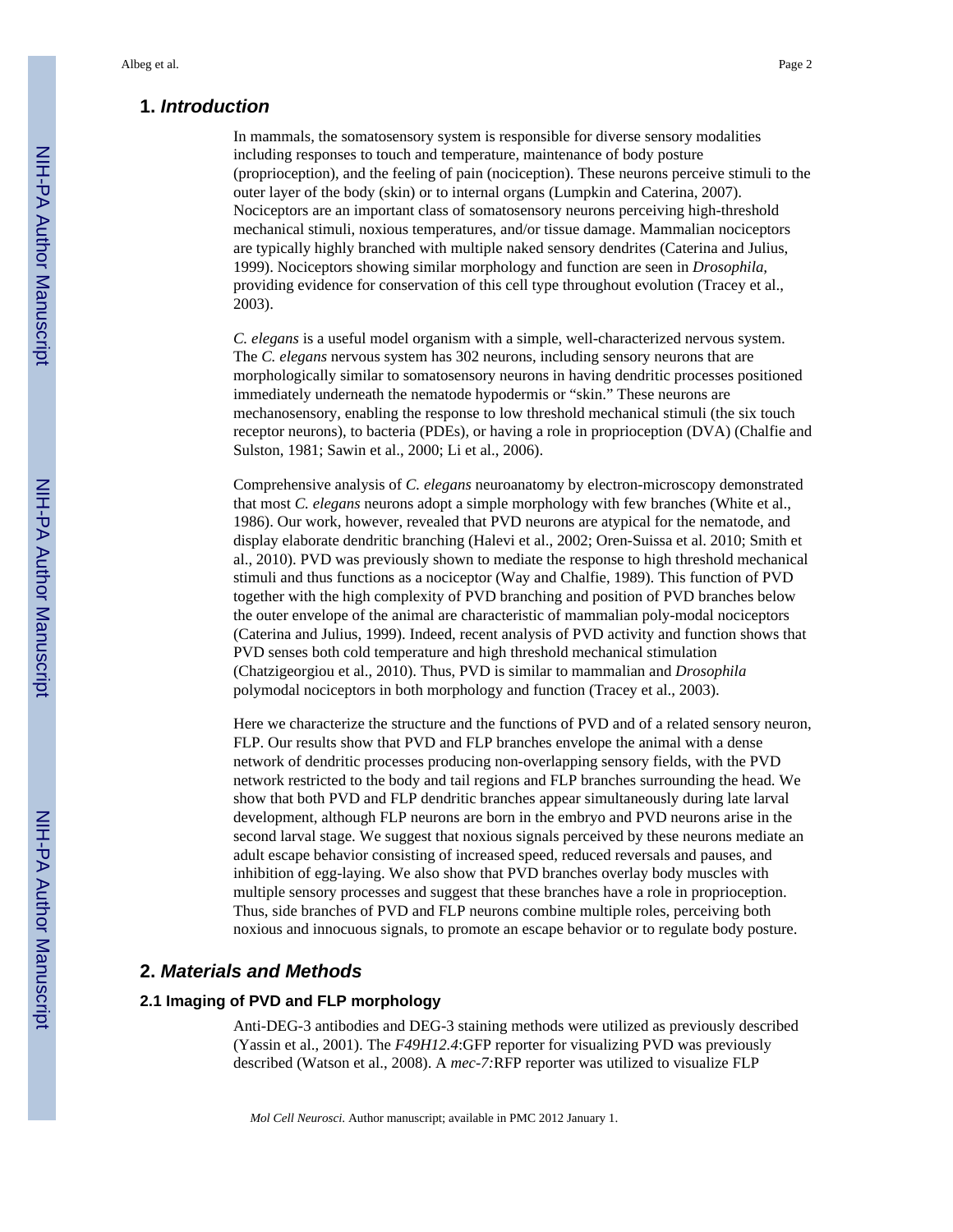morphology (Hamelin et al., 1992). The body wall muscle marker was *myo-3:dsRed2* (Fire and Waterston, 1989). TEM analysis was undertaken principally on serial section images of the archival animal "N2U" provided from the MRC collection of John White and Jonathan Hodgkin. Additional studies were done on other wild type adult animals in the Hall archives. Many serial images of animal N2U can also be viewed on the website [www.wormimage.org.](http://www.wormimage.org) Click on the N2U "color code" to see some of the codes assigned to fine branches of FLP and PVD by Eileen Southgate and John White.

#### **2.2 Generation of transgenic lacking PVD and FLP**

To enable killing of neurons we used a 3.2 Kb genomic fragment starting from the *deg-3* ATG, containing the entire *deg-3(u662)* (DEG-3-N293I) coding region and 3′ untranslated region sequences (Treinin and Chalfie, 1995). This fragment was inserted downstream of a 4.1 Kb *ser-2prom3* promoter fragment (Tsalik et al., 2003), or a 2.4 Kb *mec-10* promoter fragment (Huang and Chalfie, 1994). These constructs were injected at 5ng/μl together with *dpy-20* DNA (20ng/μl), and SKII (100ng/μl) to *dpy-20(e1282)* animals. Transgenes were integrated into the genome using UV (Mitani, 1995) and out-crossed before analysis.

#### **2.3 Movement and posture analysis**

Animals for movement and posture analysis were picked as L4 to fresh plates and grown overnight to adulthood at 20°C. For image analysis single adults were picked to a fresh NGM plate (pre-equilibrated at 20°C) having a thin layer of OP50 (overnight growth) and allowed to acclimate for 10 minutes at 20°C. Movement of each animal was then recorded at a 25X magnification and at a rate of 10 frames per second. Animals were recorded for 60 seconds or until they moved out of the frame. These movies were analyzed using software developed for this purpose (detailed description of this software is provided in <http://www.cs.huji.ac.il/~feit/worms/usermanual.pdf>).

In brief, the animal was identified using a threshold on grey levels and then a skeleton (central line) was generated for each frame. The head was identified automatically and checked for consistency across frames; this was then verified manually. Movement in each frame was identified as *forward* (movement of the skeleton's midpoint towards the position of the head in the previous frame), *backward* (reversal, movement of the midpoint away from the position of the head in the previous frame), *pause* (mid-point movement of less then 0.05 mm/sec), or *omega turn* (when a straight line connecting the head and tail does not intersect with the skeleton except at the ends and the maximal amplitude is >40% of the skeleton length). Consecutive frames having the same type of movement form a single segment. Thus, we could quantify the number of segments of each type of movement, the time spent in different types of movement, and attributes of movement such as speed and posture for each type of movement.

Speed is an average in mm/sec for all frames of forward or backward movement. Displacement is the net distance in mm traversed by the animal's centroid in the first 15 seconds of the movie. Only a few animals escaped the frame within less than 15 seconds; in these cases the displacement used is the distance traversed by the centroid between the first and last frame analyzed. Therefore, the net displacement was normalized by dividing by the duration (in seconds) of the analyzed segment. This measurement integrates information on speed, percentage of time spent in pauses, and rate of reversals, as each of these factors affects the average net displacement per second.

Cut point number is the number of times the worms' skeleton intersects with a straight line connecting the animal's nose to its tail, including the end points. As pixels are discrete, "intersection" means a distance from the skeleton of less than a pixel. A sequence of 3 or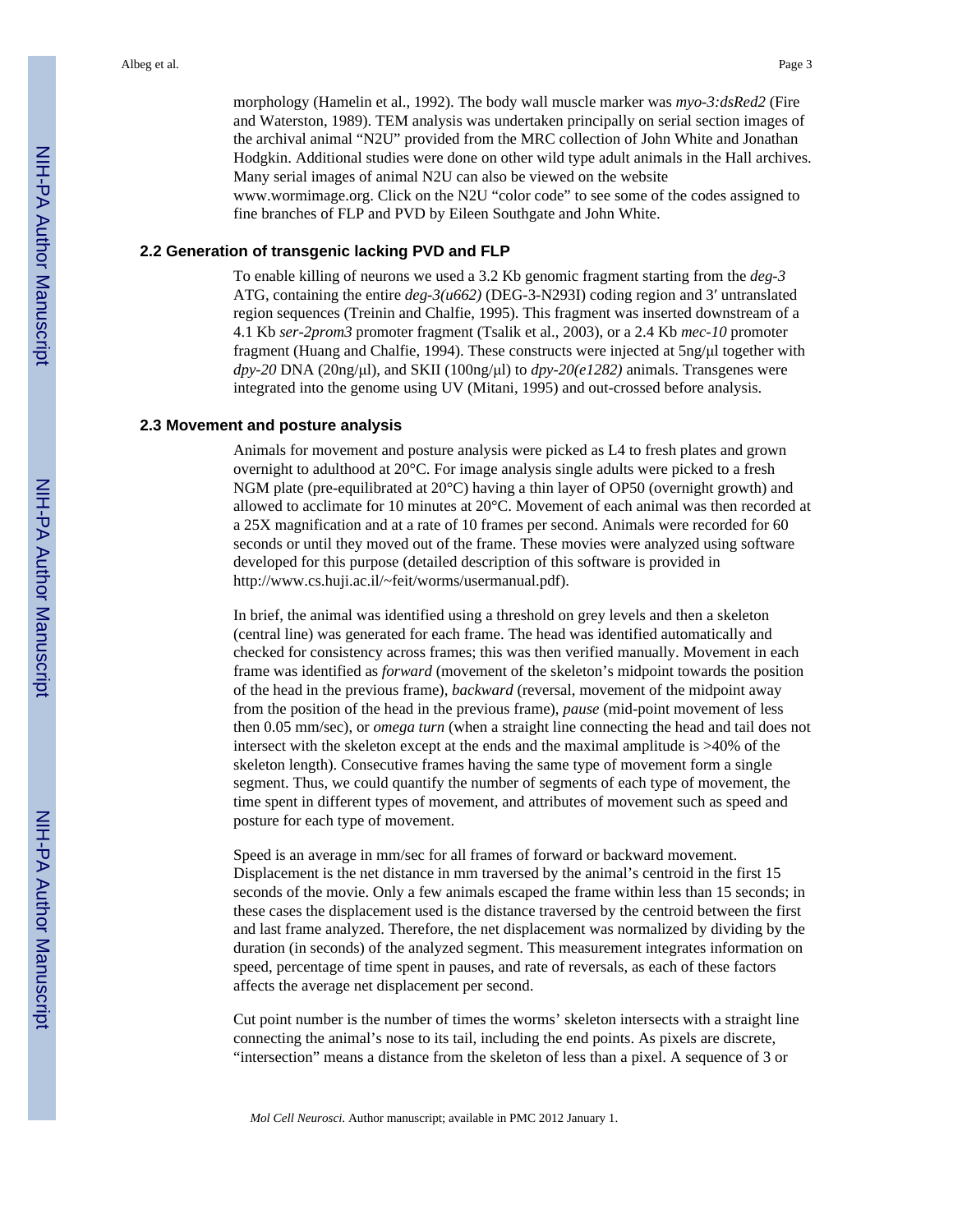more skeleton points at a distance of more than 1.4 pixels (the diagonal of a pixel, needed to account for possible variations in orientation) is required between successive cut-points.

Average bending angle is a measure of the curvature along the worm. Angles are measured from the head towards the tail, and are in the range of  $\pm 180^\circ$ , indicating an inclination to the left (positive) or to the right (negative). Angles are measured as follows. Consider three skeleton points *a, b*, and *c*. The angle at point *b* is the angle between the continuation of the line from *a* to *b* and the line from *b* to *c*. Thus if the worm is completely straight, the angle will be 0. The distances from *a* to *b* and from *b* to *c* are one twelfth of the skeleton length (see figure 4A for a diagrammatic representation). The average bending angle is the average of the absolute values of the angle as measured for *all* skeleton points, except within one twelfth of the length from the ends. Avoiding the ends reduces the effect of foraging behavior. Due to using the absolute values, positive and negative angles (inclination to left or right) do *not* cancel out.

Average amplitude is the average distance in pixels from each point in the skeleton to the line connecting the nose and the tail. Postural parameters (bending angle, cut-point number, and average amplitude) are taken from segments of forward movement. To eliminate differences in amplitude that are a result of skeleton length, the average amplitude was divided by the skeleton length (mm) to produce a normalized average amplitude.

Wavelength is ill-defined for many of the frames, as the worm shape does not resemble a sinusoidal posture (see supplemental figure 4). We therefore use the following procedure to both identify frames where the posture is wave-like and find the wavelength. First, we smooth the angles by averaging over a window of 3 in either direction. Then we find the minimal and maximal signed angle on either side of the worm's midpoint. The wavelength is the distance between the skeleton points with the two maximal angles, or the points with the two minimal angles, subject to the requirement that maximal or minimal angles used also have an absolute value of more than 13°. Otherwise, the wavelength is not defined for this frame. If both maxima and both minima have an absolute value of more than 13°, the pair where the smaller absolute value is larger is selected. Note that with this definition the wavelength is the straight distance between two extremum points, similar to the conventional physical definition of wavelength, but different from the definition used by Korta et al. (2007) who measured the length along the worm's skeleton. The normalized wavelength is the wavelength divided by the skeleton length.

For (normalized) average amplitude and angle the average is first calculated for all the skeleton points in each frame of forward movement. Then the median of these averages is found using all such frames in each movie. Finally, the value reported in figure 4 is the average for all movies from the same strain. Numbers are average ±standard error of means. Statistical analysis was done using Anova with the Bonferoni correction using Origin 7.O data analysis package.

#### **2.4 Calcium Imaging**

Optical recordings of PVD performed as described (Chatzigeorgiou et al., 2010) on a Zeiss Axioskop 2 upright compound microscope equipped with a Dual View beam splitter and a Uniblitz Shutter. Fluorescence images were acquired using MetaVue 6.2. Filter-dichroic pairs were excitation, 400–440; excitation dichroic 455; CFP emission, 465–495; emission dichroic 505; YFP emission, 520–550. Individual adult worms (~24h past L4) were glued over the entire length of their body or partially glued around the tail region with Nexaband S/C cyanoacrylate glue to pads composed of 2% agarose in extracellular saline (145 mM NaCl, 5 mM KCl, 1 mM CaCl2, 5 mM MgCl2,20 mM D-glucose, 10 mM HEPES buffer, pH 7.2). Worms were allowed to freely bend in the saline. Acquisitions were taken at 10Hz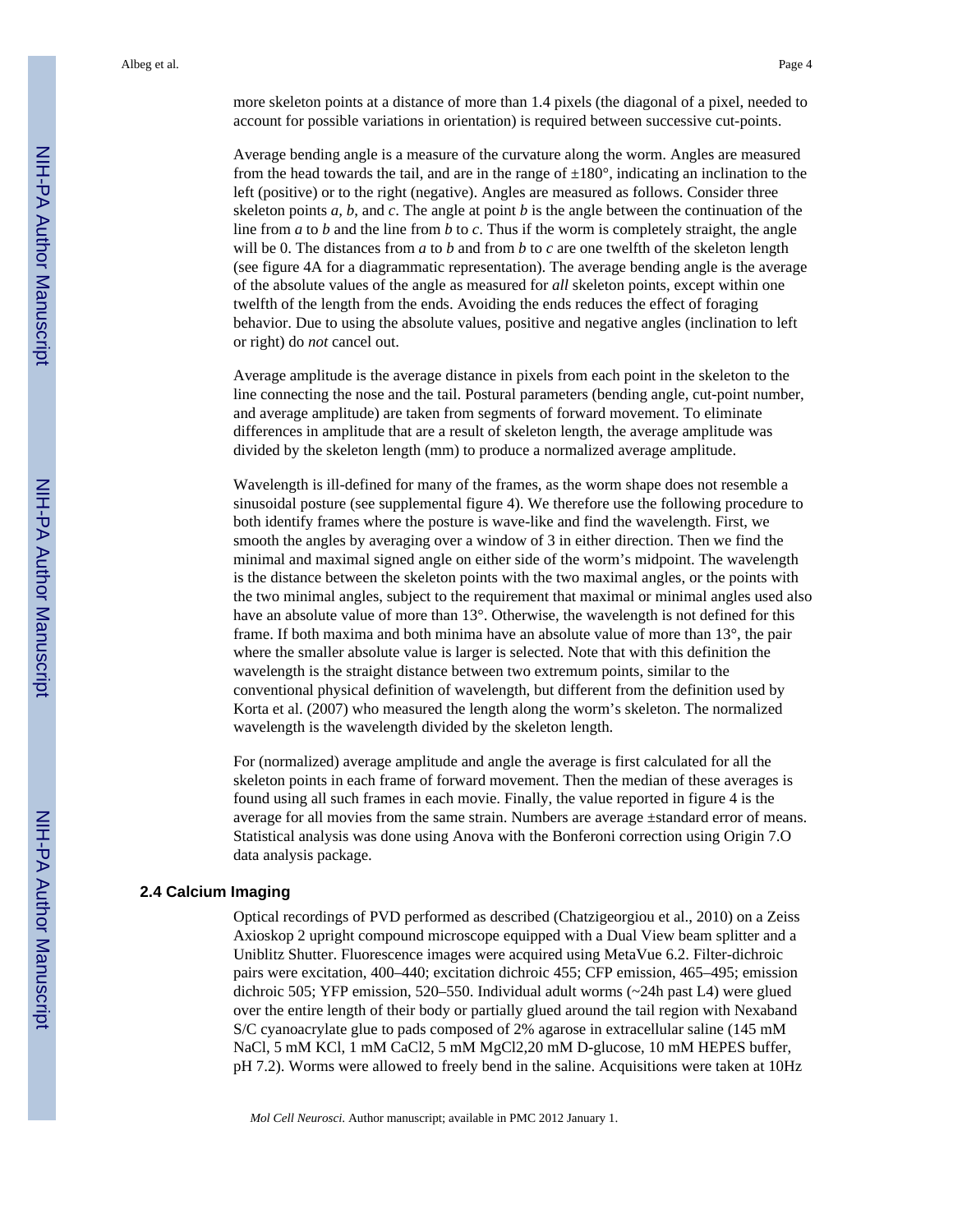(100ms exposure time) with 4×4 binning, using a 63x Zeiss Achroplan water immersion objective. Approximately 3000 frames were captured. Calcium peaks were analyzed using custom made software. The ratio change percentage was calculated as  $R/R_0$  as described in (Kerr et al., 2000).

#### **2.5 Egg-laying assays**

For egg-laying assays L4 animals were picked to fresh plates for overnight growth to adulthood. For experiments, individual adults were picked to fresh plates using a wire pick and the number of eggs laid was counted half an hour and 2 hours following transfer. The expected number of eggs laid over half an hour period is obtained by dividing the average number of eggs laid by a specific strain over a 2 hour period by 4.

## **3.** *Results*

#### **3.1 PVD and FLP neurons envelop the animal in a complex network of sensory processes**

PVD and FLP are both highly branched neurons ((Halevi et al., 2002) and <http://www.wormatlas.org/neurons/Individual%20Neurons>). Analysis of reporters expressed in PVD but not in FLP shows that PVD branches envelop the entire body of the animal with a dense network of branches, a network that does not cover the head region (Tsalik et al., 2003; Watson et al., 2008). Similar analysis of the organization of FLP branches has been difficult since reporters for FLP branches (*deg-3, des-2,* and *mec-3*) are also expressed in the PVD. Therefore, to examine the organization of FLP branches relative to PVD branches, we used *F49H12.4*:GFP to mark PVD and a *mec-7:*RFP reporter to mark both FLP and PVD. In this two-color animal, RFP marked-processes seen in the head resemble the elaborate network of GFP-expressing PVD branches in the body region posterior to the pharynx (Fig. 1). In addition to confirming that FLP and PVD neurons adopt similar dendritic morphologies, our analysis revealed that these FLP and PVD networks occupy discrete regions and do not overlap (Fig. 1). Thus, side branches of the two FLP neurons (FLPL and FLPR) envelop the head of the animal (left and right sides), whereas the two PVD neurons (PVDL and PVDR) similarly ensheathe the body from the tail up to the head (left and right sides). Overall this analysis suggests that the body of *C. elegans* is surrounded with a dense network of branches emanating from four neurons, each receiving inputs from a distinct sensory field that does not overlap with the sensory fields of the other three neurons.

The complexity of PVD and FLP morphology was unexpected in view of the relative simplicity of other *C. elegans* neurons. Moreover, electron microscopy reconstruction of the *C. elegans* nervous system failed to document the full complexity of FLP morphology and did not reveal any of the PVD side branches  $(2^{\circ}, 3^{\circ})$  and  $4^{\circ}$  as described in Fig. 1 (White et al., 1986)). However, reexamination of the archival *C. elegans* serial section prints used in that study for evidence of these branches identified many processes in the position suggested by the GFP reporters. These processes correspond to the dorsal and ventral 4° branches, and sometimes the short 3° processes from which the 4° branches emanate ((Oren-Suissa et al., 2010;Smith et al., 2010) and (Fig. 2B-D)).

The 3° processes are similar in diameter and contents to many other neuronal processes in the nematode (Fig. 2A and B), whereas the 4° processes are distinctly narrower, and almost devoid of internal contents (Fig. 2B-D). Due to their very small caliber, it is difficult to follow the course of 4° processes as they run beneath the body-wall muscles. In favorable circumstances, a 4° process might be observed in three sections in a row. However, at the medial edge of each body-wall muscle quadrant, the 4° branches often turn to run in parallel to the body axis, adjacent to either the dorsal or ventral nerve cords (Fig. 2D). In these areas, the 4° branches can be followed for dozens of serial sections, and indeed some of them were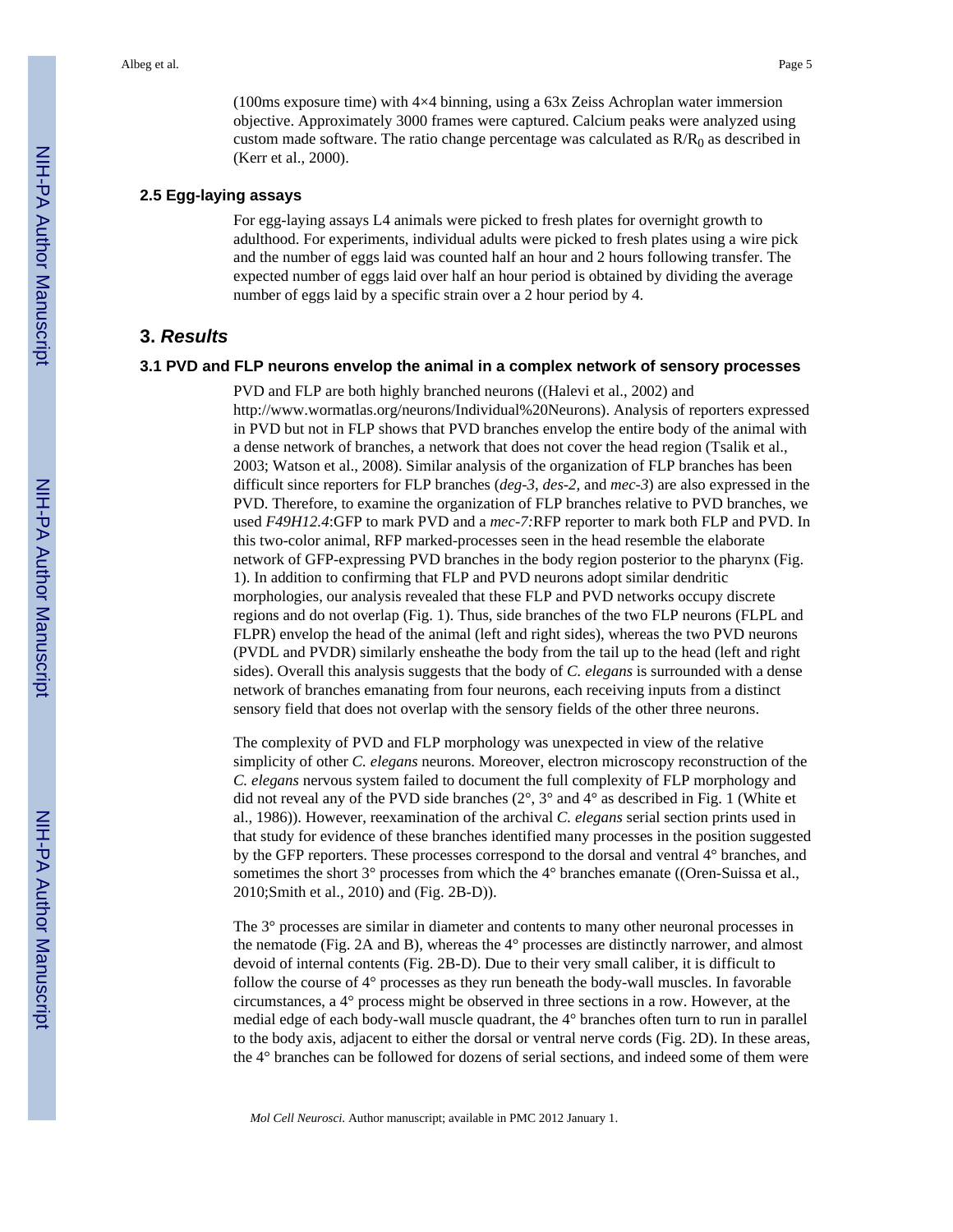traced by hand by Eileen Southgate and John White and assigned individual "color codes" for local portions (unpublished data from the MRC archive). However, since these processes could not be traced back to their cell of origin, none of these fine processes were included in "Mind of a Worm" (White et al., 1986) and their significance was missed. Interestingly, there are multiple instances where these 4° processes are fused to their nearest neighbors while running along the A/P axis near the nerve cords, thus forming closed loops with neighboring candles in the "candelabra" [indicated in Fig 2A with arrows] and (Oren-Suissa et al., 2010).

Quaternary (4°) processes tend to retain the same small diameter (35–60 nm) along the entire length of each candle and near a nerve cord. These fine branches are never presynaptic, rarely postsynaptic, and show no evidence (so far) of forming gap junctions. This suggests that their many sensory endings must act in summation to influence distant synaptic relations, rather than in local circuits. The 4° processes always lie in very close association with hypodermis, seemingly separated from the overlying body-wall muscle membrane by the thick basal lamina. Using the head/body boundary to differentiate between PVD and FLP processes (since we still cannot trace them to their cells of origin), the 4° processes of both cell types have the same physical attributes and run in the same locale between the body-wall muscles and the hypodermis. There was no evidence that processes from the left and right cells could interact with their bilateral homologue at either the dorsal or ventral midline. Dorsal fine processes of FLP seem to fuse more extensively than do PVD fine processes.

Interestingly, electron microscopy suggests that 3° branches of PVD are positioned along the edge of the outer body-wall muscle quadrants and that branches emanating from PVDR and PVDL are positioned in a narrow space between the muscles and the outer hypodermis (Fig. 2B-D). Confirmation of this model is provided by confocal images of a transgenic strain expressing both *F49H12.4*:GFP (to mark PVD) and a muscle reporter (*myo-3*:dsRED2). Reconstruction of a Z-stack of confocal images clearly shows that PVD terminal branches (GFP) are closely apposed to the outside surface of each body-wall muscle quadrant (Fig. 2E-P).

#### **3.2 Genetic ablation of PVD and FLP neurons**

For the purpose of exploring the behavioral roles of PVD and FLP, we generated transgenic lines in which these neurons are eliminated (Table 1). This was achieved using a constitutively active version of the nicotinic acetylcholine receptor (nAChR) channel subunit, *deg-3(u662),* which contains a I to N change at amino acid position 293 (or DEG-3- I293N) (Treinin et al., 1998). For selective ablation of PVD, we used the *ser-2prom3* promoter to drive selective expression in PVD and OLL neurons (Tsalik et al., 2003). In this transgenic line (*ser-2prom3*:DEG-3-N293I), PVD is specifically killed (−P). OLLs are unaffected by this transgene (supplemental Fig. 1), probably because the OLLs do not express DES-2, a nAChR subunit that is required for formation of functional DEG-3 receptors (Treinin et al., 1998). Combining the *ser-2prom3*:DEG-3-N293I transgene with the *mec-4(e1611)* degeneration-causing mutation (Driscoll and Chalfie, 1991) led to the killing of PVD and the six touch receptor neurons (−TP). Last, expression of DEG-3-N293I from the *mec-10* promoter (*mec-10p:*DEG-3-N293I) led to the elimination of PVD, FLP, and the 6 touch receptor neurons (−TPF) (Huang and Chalfie, 1994). Analysis of these strains reproduced results of Way and Chalfie (1988), showing that PVD together with touch receptors are required for the avoidance response to high threshold mechanical stimuli (harsh touch) to the mid-body (supplemental Fig. 2). This result demonstrates the high penetrance of PVD and touch receptor degeneration in our strains as elimination of both PVD and touch receptors is required for the harsh touch response (Way and Chalfie, 1989).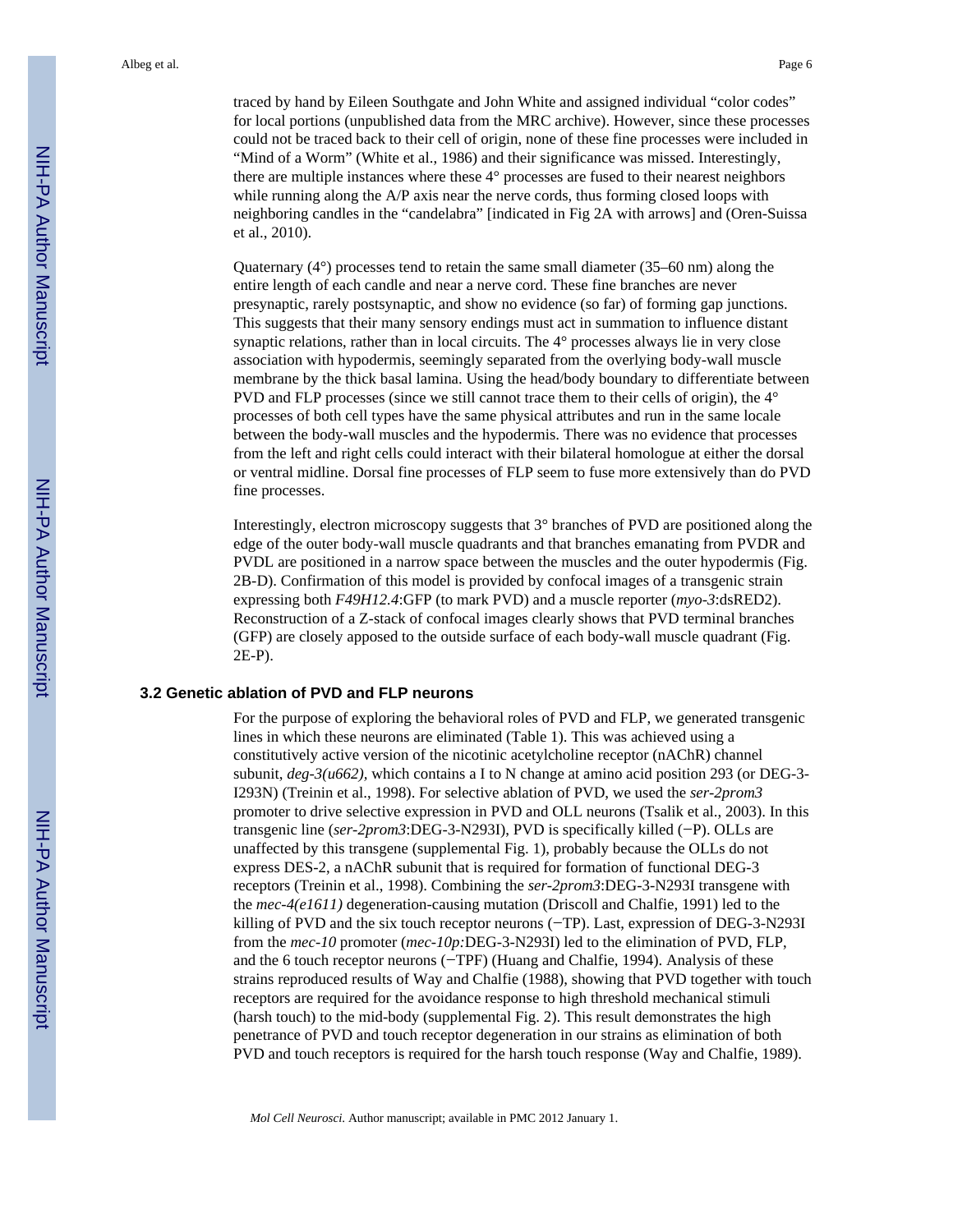Moreover, elimination of the *mec-4* gene, and not of the touch receptors, does not eliminate high threshold mechanosensitivity of the touch receptor neurons (Suzuki et al., 2003).

## **3.3 PVD and FLP sensory neurons regulate** *C. elegans* **movement**

Wild-type *C*. elegans placed on agar (solid surface) move via propagation of a sinusoidallike waveform. Animals move constantly, mostly forward, namely head first. This movement is punctuated by short pauses and direction changes. These direction changes are achieved by short reversals, i.e. tail first (backwards) movement, or by sharp body bends – omega turns.

Visual observation of strains lacking PVD and FLP suggested that the elimination of these neurons altered overall movement. To quantify these defects, we recorded short movies of single animals from each PVD and FLP-ablated strain (−P, −TP, −TPF) and used custom designed image analysis software to compare them to video recordings from the wild-type control (N2) and from *mec-4(e1611*) (−T). This analysis confirmed that the overall movement of animals lacking PVD, FLP, and touch receptor neurons ( $-$ TPF) is significantly different from that of wild-type animals (Fig. 3). Specifically, −TPF animals are slower (Fig. 3A), pause more frequently (Fig. 3B), and make more reversals (Fig. 3C). Together these differences lead to increased dwelling (decreased displacement) of −TPF animals within a restricted area (Fig. 3D and E). These defects are unlikely to be a result of the lack of touch receptor neurons as −T animals are similar to wild-type in all of the parameters examined (Fig. 3). Effects on speed and number of pauses are likely to require elimination of both PVD and FLP, as animals lacking only PVD (−P and −TP) have an intermediate phenotype, between wild-type and −TPF: speed in mm/sec of −P and −TP is 0.15±0.008 and 0.14±0.009 relative to 0.19±0.008 and 0.11±0.005 for wild-type and −TPF respectively, and number of pauses per frame of −P and −TP is 0.02±0.003 and 0.02±0.003 relative to 0.011±0.002 and 0.035±0.002 for wild-type and −TPF respectively (Fig. 3). Effects on the displacement and number of reversals, however, are likely to depend mostly on FLP, as strains having intact FLP (−P and −TP) are similar to wild-type. Although the PVD-lacking strains (−P and −TP) appear to show reduced displacement relative to wild-type, this difference is not significant and much smaller than the effect resulting from the combined elimination of PVD, touch neurons and FLP (−TPF) (fig 3D). Together, the defects seen in animals lacking PVD and FLP lead to increased dwelling within a restricted area and suggest that PVD and FLP function to promote an escape response, as is seen in the harsh touch response. These results also suggest that PVD and FLP are active under normal growth conditions and in the absence of acute stimuli.

Genetic analysis has established that the *mec-3* transcription factor is required for the mechanosensitive function of PVD and FLP (Way and Chalfie, 1988). *mec-3* animals show overall sluggish movement that resembles that of animals lacking PVD and FLP. This similarity is strikingly confirmed by movement analysis, showing near identity between movement defects of −TPF and *mec-3* animals (Fig. 3). It is interesting to note that *mec-3* is required for the elaboration of the PVD dendritic arbor; in *mec-3* mutants the PVD neurons display lateral primary (1°) dendritic processes projecting along the each side of the animal but not the side branches (2°, 3°, and 4° (Tsalik et al., 2003)). Thus, the movement defect of *mec*-3 and −TPF mutant animals is correlated with the absence of the PVD sensory network. *mec*-3 is also required, however, for expression of the MEC-10 DEG/ENAC ion channel (Huang and Chalfie, 1994) which was recently shown to mediate the response of PVD to high-threshold mechanical stimuli (Chatzigeorgiou et al., 2010). Interestingly, our analysis of *mec-10(ok1104)* animals does not show movement defects resembling those of either *mec-3* or −TPF mutant animals (effects of *mec-10* on speed and the number of pauses are opposite to those of −TPF and *mec-3* animals, Fig. 3A and B). Thus, defective *mec-10* dependent mechanosensation does not account for the movement defects shown in *mec-3*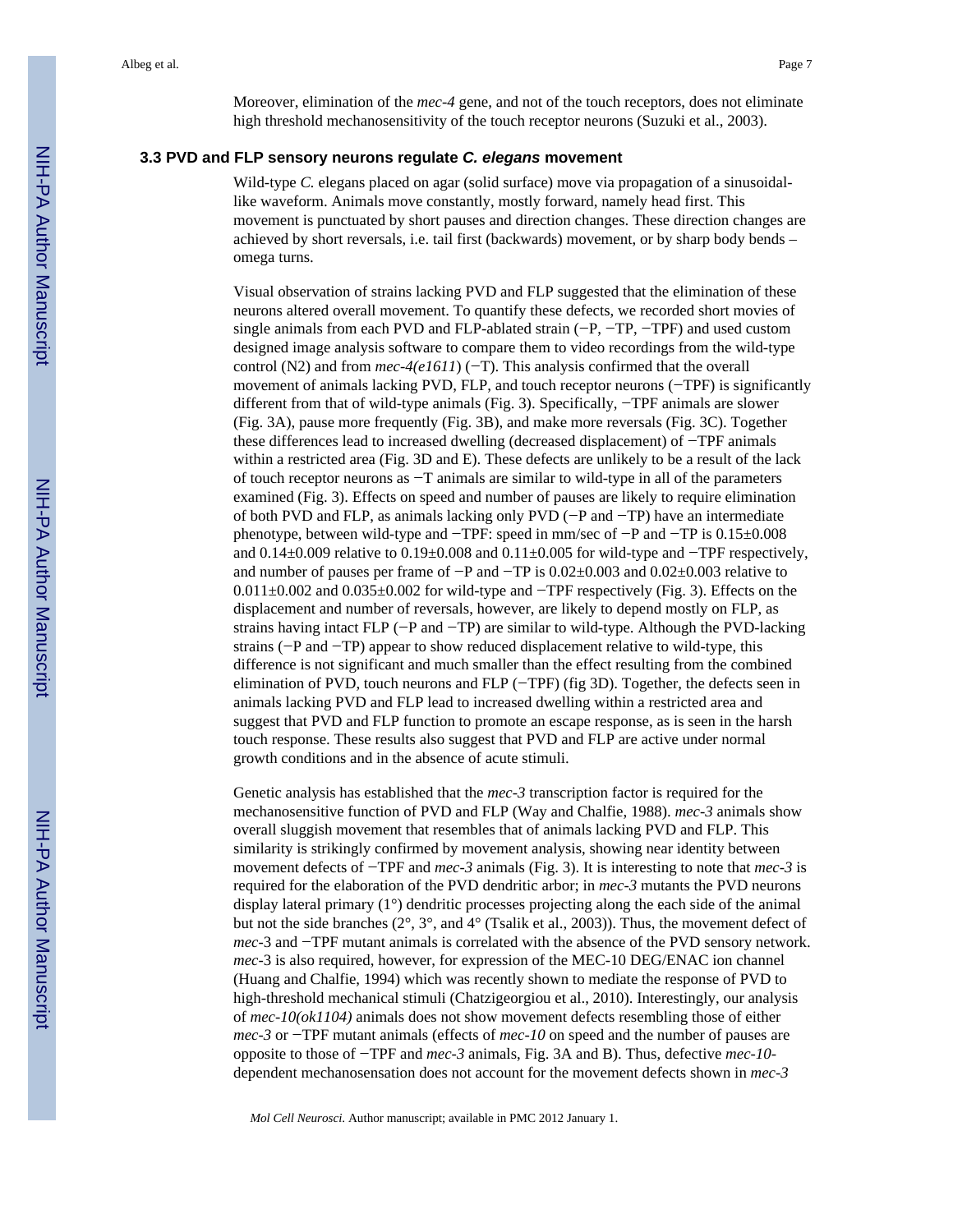mutants. MEC-3, however, is required for expression of many additional genes (Zhang et al., 2002) in the touch neurons and could therefore drive expression of other functional components that are necessary for the normal roles of PVD and FLP in locomotion.

#### **3.4 PVD is required for maintaining normal body posture and responds to body bending**

Our analysis of PVD morphology shows that PVD terminal (4°) branches grow across the muscle quadrants (Fig. 2). The position of these branches in close contact with the contractile apparatus seems well-suited to a potential role as a proprioceptor monitoring muscle tension. If PVD neurons function as proprioceptors, their elimination should lead to postural defects, i.e., to changes in the waveform (shape) of animals lacking these neurons.

To examine this possibility we quantified several parameters that characterize the nematode's waveform. These metrics, described in Fig. 4A, were chosen as they do not depend on the assumption that animals adopt regular sinusoidal movement. They are based on drawing a skeleton (central line) along the animal's body, and a straight line connecting the nose to the tail. The number of points where the two lines intersect is the cut-point number. The amplitude corresponds to the vertical distance from the straight line to the skeleton. Amplitude was normalized to body length (supplemental Fig. 3) in order to eliminate effects of differences in body length on amplitude. The body-bending angle was measured between adjacent short segments on the skeleton (for details see methods).

Careful analysis of animals lacking PVD neurons (−P) detected differences in their waveform, specifically, −P animals show reduced bending angle and cut-point number, but no change in the average amplitude of the waveform (Fig. 4). These results suggest a longer wavelength in animals lacking PVD. Indeed, the measured wavelength of −P animals is 0.578±0.005, relative to 0.559±0.008 for N2 animals. However, this difference is not significant. Note that irregularities in the speed and direction of wave propagation make the extraction of the animals' wavelength difficult, as demonstrated in supplemental figure 4. Differences in bending angle and cut-point number are unlikely to be a result of the smaller length of −P animals relative to wild-type, as other strains used in this analysis (−P, −T, −TP, −TPF, and *mec-3*) are similarly short (supplemental figure 3) but show large differences in bending angle and cut-point number (supplemental Fig. 5).

To examine the full distribution of the postural parameters across a population of animals from the same strain, we used graphs of the cumulative distribution function of each parameter. This gives a graphical representation of the variability. Interestingly, this analysis showed that the differences in the averages reflect a shift of the whole distribution in mutant animals relative to wild-type animals, but the *shape* of the distribution stays essentially the same (Supplemental Fig. 6). Thus these mutants are still capable of regulating posture via other sensory mechanisms.

TEM analysis described above suggests that FLP terminal branches, like PVD terminal branches (4°), contact the outer surface of head muscles and therefore could function as proprioceptors in this body region. Indeed, we find strong defects in posture of −TPF and *mec-3(e1338).* Both −TPF and *mec-3* animals have different waveform amplitude relative to −P and wild-type animals, and thus appear to have distinct and significant effects on the waveform of animals (supplemental Fig. 5). Since the bending angle, amplitude, and cutpoint number of −TPF animals are significantly different from those of −T animals (p<0.01; supplemental Fig. 5), differences in posture between −P and −TPF are unlikely to result from the lack of touch cells in −TPF. Rather, we suggest that FLP, like PVD, is likely to be required for regulating posture. Interestingly, and as noted by Li et al. (2006), the bending angle in *mec-3* animals is similar to wild-type, and thus unlike the bending angle of animals lacking PVD and/or FLP. However, in *mec-3* animals the two other indicators for body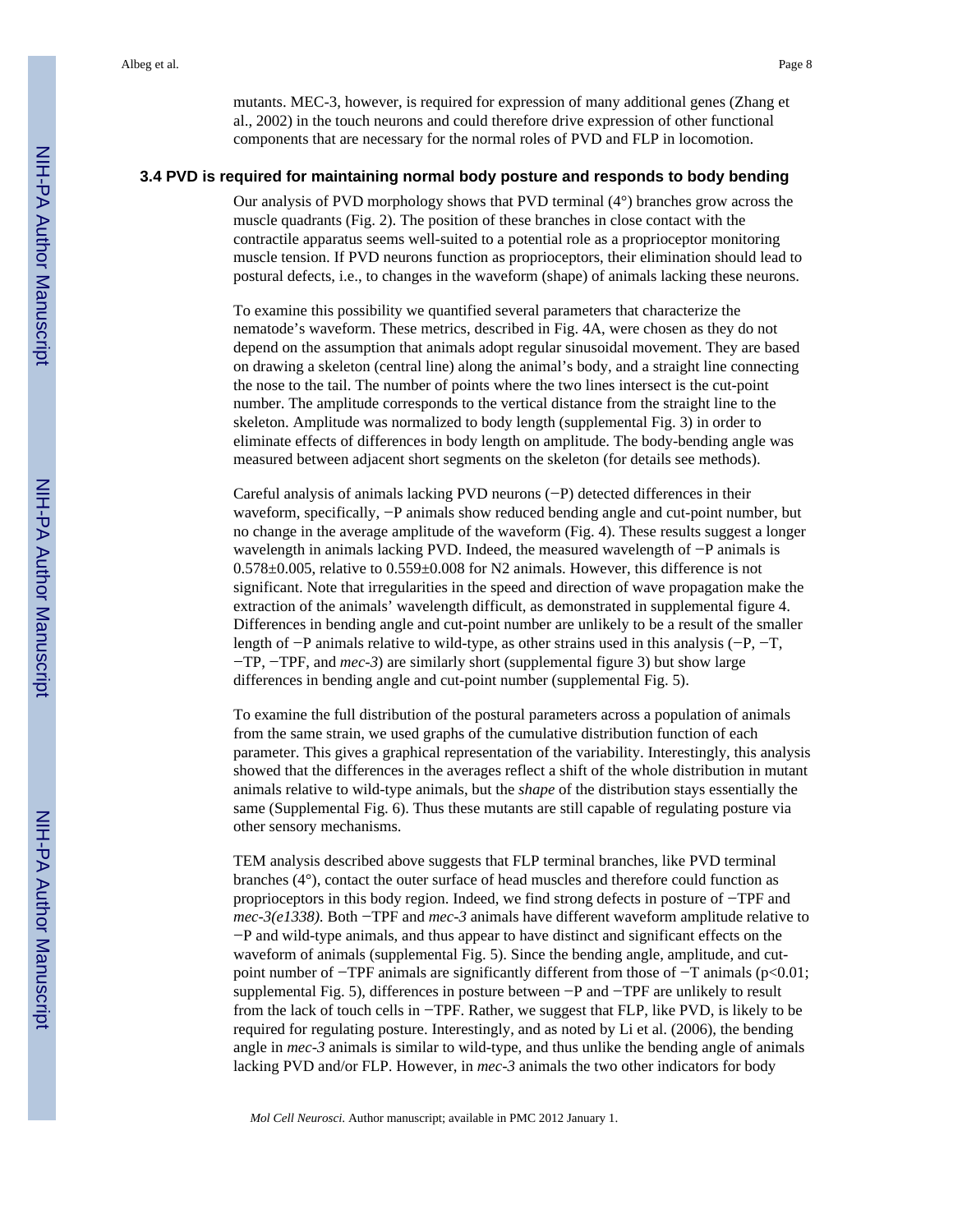posture, amplitude and cut-point number, are significantly different relative to wild-type animals, and are similar to what is seen in −TPF animals. Thus, we suggest that side branches of PVD and FLP whose outgrowth requires MEC-3 (Tsalik et al., 2003) are important for sensing muscle tension and thus for waveform regulation. *mec-10* animals are similar to −P in having similar average angle as −P, but their cut-point number is intermediate between N2 and −P (Fig. 4). Overall, our results show distinct defects in the strains examined, indicating that while each of MEC-10, MEC-3, PVD, or FLP has a role in regulating posture, none of them alone can fully explain the waveform defects seen in animals lacking PVD and FLP.

The results described above suggest a role for PVD in sensing and controlling body posture. Such a role requires that PVD will be sensitive to movement dependent changes in muscle tension. To examine whether PVD respond to movement, we expressed YC2.3, a reporter for calcium levels, in PVD using an *egl-46* promoter. Using this reporter we could image activation of PVD by strong temperature downshifts or high threshold mechanical stimulation (Chatzigeorgiou et al., 2010). To examine the response of PVD to movement we used the same approach used by Li et al. (2006) for analysis of DVA, also shown to function as a proprioceptor. This approach consists of imaging animals that are glued around the tail to immobilize the PVD cell body (Fig.5A) but are otherwise allowed to freely move the rest of their body in saline. In these animals clear calcium transients are observed  $(n=26; Fig.$ 5B-E, H). As a control we immobilized animals completely by gluing along the body of the worm. Under these conditions the worms show very little movement and no calcium transients were measured in PVD, although a gradual decline in the YFP/CFP ratio is seen likely to be a result of bleaching (n=11; Fig.5F, H). Importantly, appearance of calcium transients in partly immobilized animals correlates with initiation of body bends supporting our hypothesis that PVD responds to body posture (Fig. 5B-E).

MEC-10 was shown to function in PVD mechanosensation (Chatzigeorgiou et al., 2010) and *mec-10* mutants display postural features resembling that of −P animals (Fig. 4). Thus MEC-10 dependent mechanosensitivity of PVD may be required for its response to posture. To examine this possibility we looked for posture dependent calcium transients in *mec-10* animals. This analysis shows no calcium transients in mutant PVD (n=10, Fig.5 G, H). Thus MEC-10 is likely to function as the mechano-transduction channel enabling the response of PVD to posture.

#### **3.5 Noxious mechanical stimulation inhibits egg-laying via PVD and FLP**

PVD neurons are born at the second larval stage (L2), their primary (1°) longitudinal branches extend during L3, and their full branching pattern is only seen towards the end of the fourth larval stage (Oren-Suissa et al., 2010 Smith et al., 2010). FLP neurons are generated in the embryo but do not produce side branches until after hatching; anti-DEG-3 staining shows simple unbranched FLP processes until the late L3 when both PVD and FLP begin to elaborate side branches from their fully extended longitudinally arrayed primary dendritic processes. The final FLP branching pattern, like the mature PVD dendritic arbor, is not fully established until the end of L4 (Fig. 6). Thus, the elaboration of the FLP dendritic network is apparently delayed for a period during late embryogenesis and early larval development and then is finally initiated in coordination with the emergence of side branches for PVD.

The late appearance of PVD and FLP side branches  $(2^{\circ}, 3^{\circ}$  and  $4^{\circ})$  suggests that they may be required for adult functions. One important adult function is egg-laying. Mechanical stimuli via the touch receptor neurons were previously shown to inhibit egg-laying (Sawin, 1996), and gentle touch applied to the posterior body led to increased intervals between calcium transients, in HSN neurons regulating egg-laying (Zhang et al., 2008). Thus low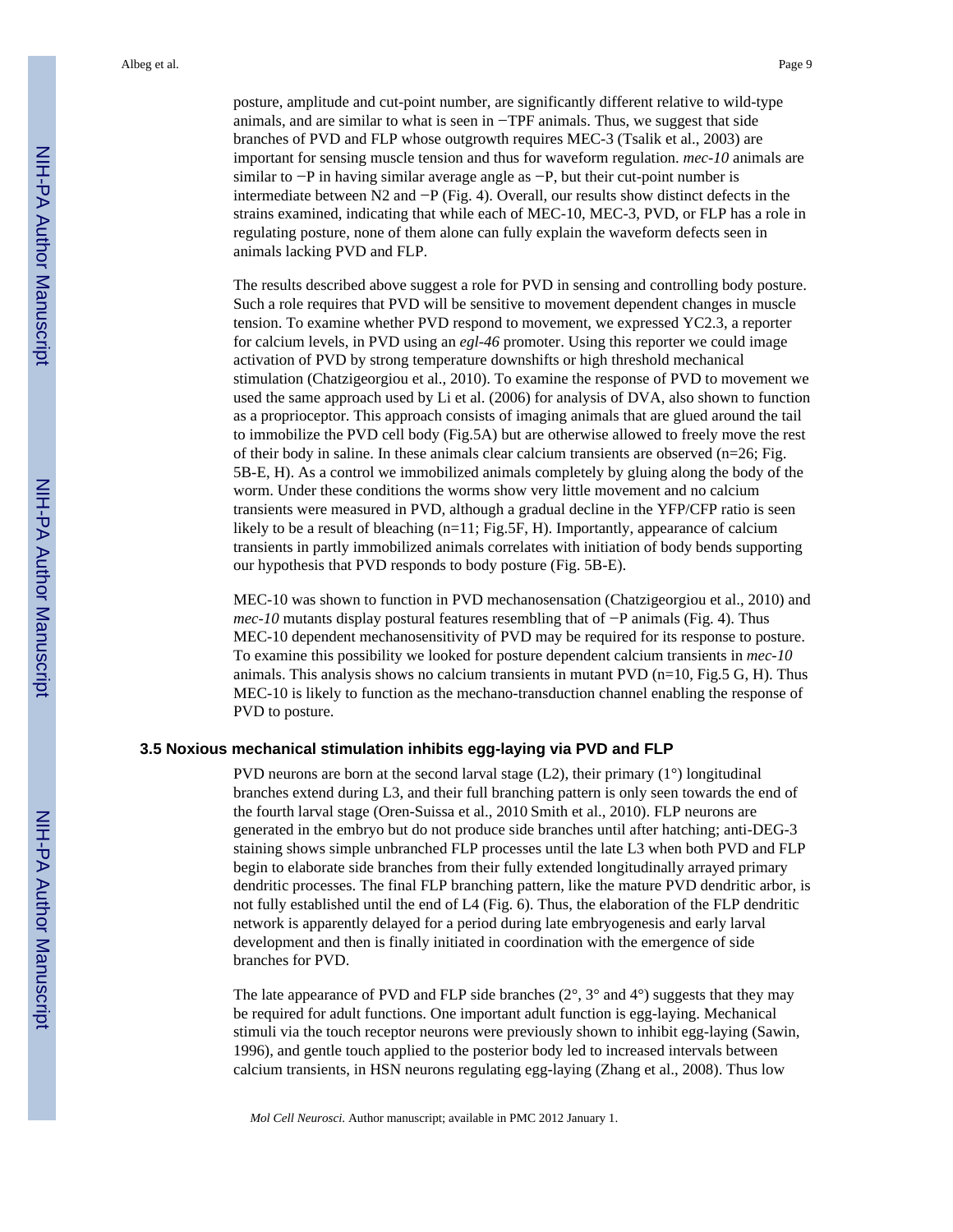threshold mechanical stimulation via the touch receptor neurons leads to a decrease in egglaying. Nothing, however, is known about the effects of high threshold mechanical stimulation on egg-laying. To examine the effects of high-threshold mechanical stimulation we measured egg-laying rates following a particularly stressful mechanical stimulus, i.e. transfer with a wire pick to a new plate. This manipulation was shown to promote an escape response and to require MEC-3, suggesting that it is a response to mechanical stimulation (Zhao et al., 2003). Initially, we determined the normal egg-laying rate for each strain. This analysis was done by counting eggs laid two hours following transfer of single animals to a fresh plate. This approach assumes that effects of transfer are transient and indeed the egglaying rate of N2 obtained this way  $(4.15\pm1.13 \text{ (n=13)}$  and supplemental figure 7) is similar to the egg-laying rate obtained using an automated tracking system  $(3.5\pm0.5 \text{ (n=40)})$ , (Waggoner et al., 2008)). We used these results to calculate the average egg-laying rate per half hour and compared these values to the rate of egg-laying during the first half hour following transfer. Results of this analysis show strong inhibition of egg-laying in the first half hour after transfer (strong mechanical stimulation); only 23% of wild-type (N2) animals laid eggs during the first half hour and their egg-laying rate was reduced relative to the expected rate for the same strain (Fig. 7). This inhibition is eliminated in −TPF animals (62% of animals lay eggs in the first half hour and the egg-laying rate is significantly higher p<0.01, Fig. 7). In −T animals lacking only touch receptor neurons 50% of animals lay eggs in the first half hour but egg-laying rate is only slightly higher than in wild-type and is significantly lower relative to  $-$ TPF animals (p<0.01, Fig. 7). Thus touch receptor neuron mediated inhibition of egg-laying is either too transient or too small to be detected in our assay. Animals lacking only PVD (−P) have an intermediate phenotype (56% of animals laid eggs and egg-laying rate was in between wild-type and −TPF, Fig. 7), suggesting that PVD and FLP are required together for effects on both the fraction of animals laying eggs and on the egg-laying rate.

## **4.** *Discussion*

PVD and FLP are highly branched neurons that envelop the entire adult animal with an elaborate network of sensory processes. These neurons occupy four distinct non-overlapping sensory fields: left side of the body, right side of the body, left side of the head, and right side of the head. PVD and FLP are similar in being multi-dendritic and in expression of the MEC-3 transcription factor, a key regulator of fate in *C. elegans* mechanosensors (Way and Chalfie, 1988; Way and Chalfie, 1989). This similarity, together with lack of overlap between sensory fields of PVD and FLP, suggests that they perceive the same sensory stimuli. Accuracy and efficiency of the response to specific sensory stimuli requires accurate tiling of sensory fields. Indeed, processes of PVD and FLP do not overlap and this tiling is likely to be an active process requiring retraction of overlapping processes (Smith et al., 2010). Both PVD and FLP arborize to produce candelabra like structures. The multidendritic morphology of PVD and FLP and the position of their sensory processes below the outer envelope of the animal are similar to the morphology and subdermal location of mammalian and *Drosophila* nociceptors (Tracey et al., 2003). Indeed, PVD neurons were shown to function in the response to harsh touch and to cold temperatures suggesting that they function as nociceptors (Way and Chalfie, 1989; Chatzigeorgiou et al., 2010).

Our analysis shows that animals lacking PVD and FLP neurons have reduced speed, increased number of pauses, and an increase in the number of reversals. Thus animals lacking PVD and FLP tend to dwell more within a restricted area. This phenotype of animals lacking PVD and FLP is seen under normal growth conditions and in the absence of acute stimuli suggesting that under such conditions PVD and FLP function to promote increased speed, reduced number of pauses, and reduced number of reversals, and thus to suppress dwelling. Since *mec-10* animals do not demonstrate similar defects, mechanical stimulation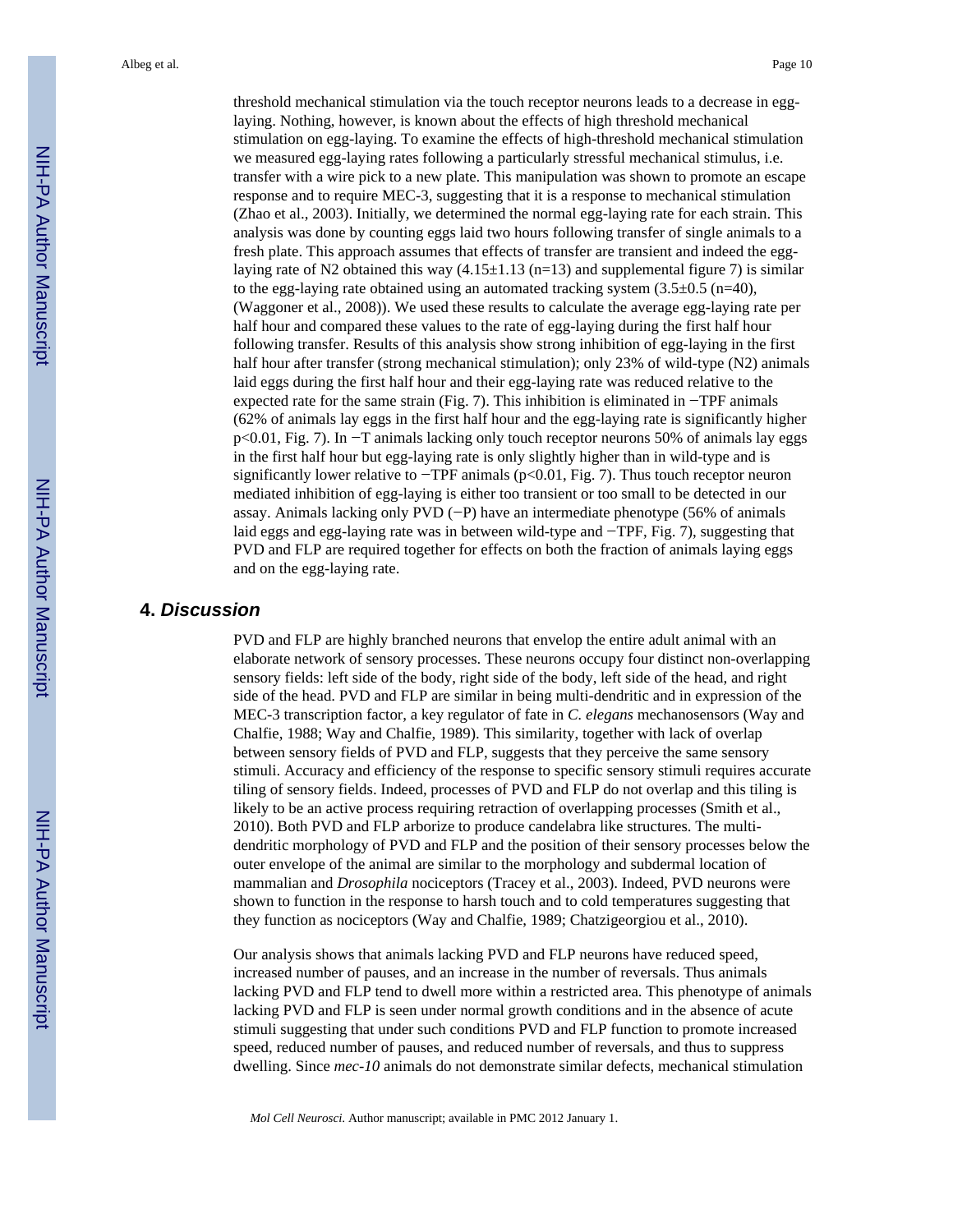sensed by MEC-10 is unlikely to be responsible for these effects on movement. Thus the nature of the stimuli activating PVD and FLP under the conditions used in this study is not known. Neither can we conclude that this stimulus/stimuli is/are noxious. However, the similarity between the suggested effects of PVD and FLP on movement and the effects of harsh touch and transfer by a platinum wire on movement (Way and Chalfie, 1988; Zhao et al., 2003), suggest that these effects represent an escape response from noxious signals. While the conditions used in our experiments are not known to be noxious, low-level noxious signals present in these conditions may be sufficient to suppress dwelling. Alternatively, signaling pathways mediating noxious signals in PVD and FLP may have low constitutive activity sufficient for the dwelling suppression that we observe. We note that stimulation of PVD by cold leads to increased omega turns, a behavior that like reversals promotes dwelling within a restricted area (Chatzigeorgiou et al., 2010). Thus effects of cold on behavior appear to be opposite to the effects of harsh touch and are in contradiction to our hypothesis that stimulation of PVD and FLP promotes an escape response and inhibits dwelling. One possible explanation for this disparity is that distinct stimuli activate different groups of neurons leading to unique behavioral responses. For example, these results are consistent with the suggestion that activation of both PVD and FLP by transfer with a wire pick leads to an escape response whereas activation of PVD alone by cold leads to omega turns. Other explanations such as differences in the experimental conditions—specifically the cold response was assayed in liquid and not on agar plates—may also explain this discrepancy.

The escape response is an important behavioral reaction to noxious stimuli. Activation of sensory neurons in the tip of the head is likely to result in reversals or turns, leading to avoidance of the noxious signal. However, the best strategy for escape from noxious stimuli perceived by sensory endings in the body is likely to involve the alternative strategy of inhibiting reversals and increasing the overall rate of locomotion. This idea is supported by the finding that mechanical stimulation mediated by both low and high threshold receptors results in the inhibition of reversals (Zhao et al., 2003). In addition, noxious signals that trigger an escape response are also likely to inhibit behaviors that might endanger the next generation, such as egg-laying. The reduced inhibition of egg-laying by high threshold mechanical stimuli in animals lacking PVD and FLP suggests that these neurons normally evoke both the escape response and inhbit egg-laying in animals exposed to noxious stimuli. Here we note that PVD and touch receptor neurons are redundant in mediating the harsh touch dependent escape response (Way and Chalfie, 1989; Chatzigeorgiou et al., 2010). Thus our results suggesting a role for PVD and FLP in harsh touch dependent inhibition of egg-laying provides these neurons with a previously unknown role, a role that is not redundant with the roles of the touch receptor neurons.

The arborization pattern of PVD and FLP produces a large number of closely spaced terminal branches (4° branches); for PVD we show that these terminal branches grow across the body-wall muscle quadrants. Thus muscle tension is likely to be sensed by these terminal branches. Indeed, animals lacking PVD are defective for posture and calcium transients are observed in PVD in response to movement. Animals lacking PVD and FLP show distinct postural defects relative to animals lacking only PVD. These results support the idea that terminal branches of both PVD and FLP function as proprioceptors, providing a feedback loop enabling control of muscle tension. In addition, our results show that animals lacking PVD maintain an altered but regular waveform. Thus PVD is likely to act redundantly with other body proprioceptors. Indeed, DVA and the sensory branches of motor neurons have also been suggested to function as proprioceptors (Li et al., 2006; Tavernarakis et al., 1997).

In mammals proprioceptors are part of local feedback loops responsible for regulating tension of specific muscles. The sensory fields of PVD and FLP, however, include multiple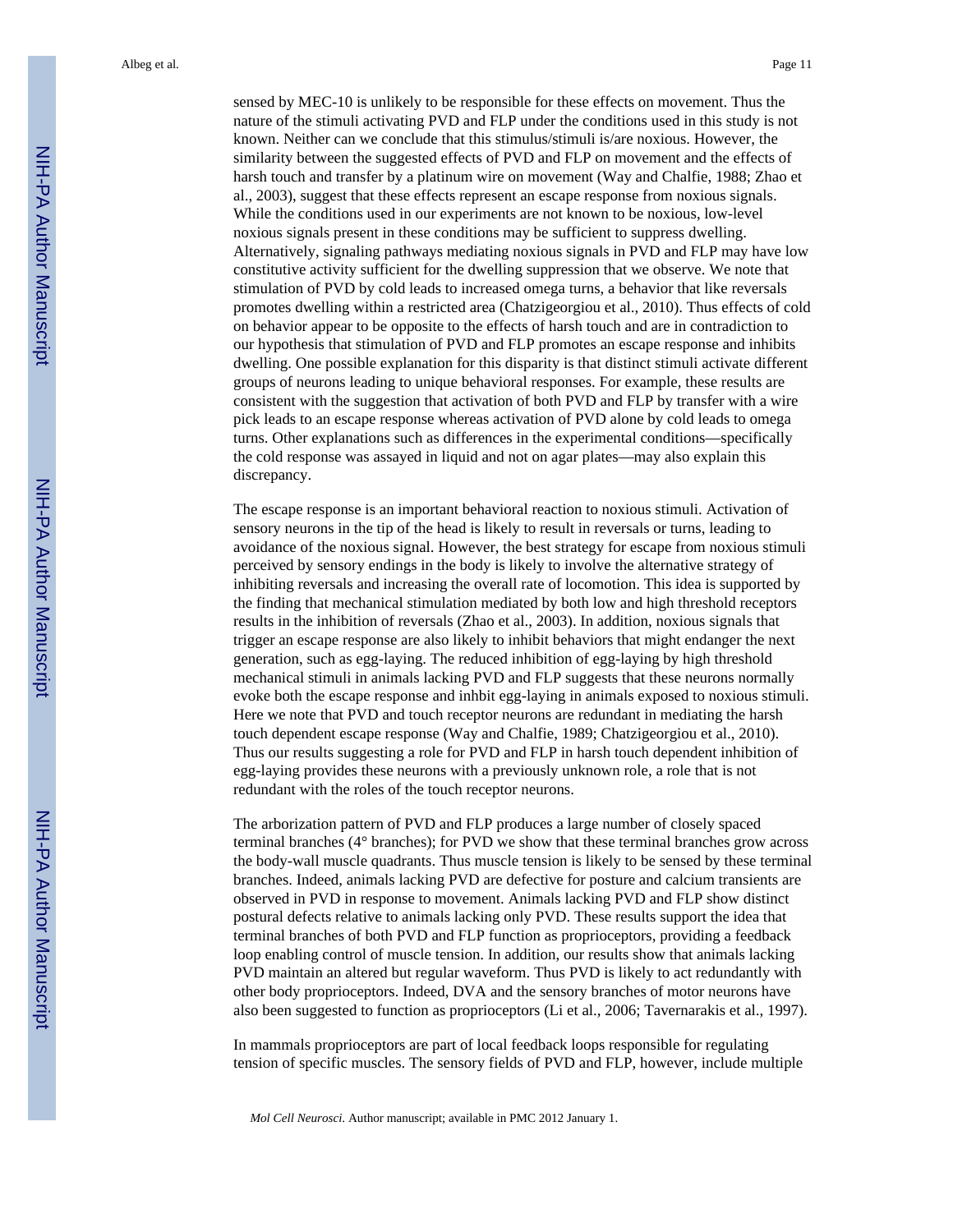muscles and thus are unlikely to function within such local circuits. Instead, they may function in more global control of body wall muscles' (PVD) or head muscles' (FLP) tension. In *Drosophila,* proprioceptors were suggested to function in enabling efficient propagation of muscle contractions needed for movement of larva (Hughes and Thomas, 2007). This study suggested a mechanism whereby local feedback loops enable efficient propagation of muscle contractions. Similarly, movement phenotypes in animals lacking PVD and FLP may be a byproduct of the postural defects in animals lacking these cells. However, current knowledge of PVD and FLP connectivity does not support local feedback loops as a mechanisms linking these two phenotypes (White et al., 1986). Nonetheless, we cannot rule out a causal relationship between the two phenotypes.

PVD neurons first appear during the second larval stage and their mature branching pattern is only seen in adults. FLP neurons are born earlier, in the embryo, but the emergence of FLP side branches is apparently delayed until larval development and coincides with the elaboration of the PVD dendritic arbor. This developmental pattern suggests that the elaborate branching patterns of these neurons may not be required until late in development. Two non-exclusive explanations for this finding are: 1) A dense network of sensory processes is only required in adults due to their larger circumference; 2) Sensory endings of PVD and FLP are required for perceiving sensory stimuli regulating adult specific behaviors. Our results showing that PVD and FLP regulate egg-laying (an adult-specific behavior) support the second suggestion. We note that neither PVD or FLP are known to synapse into the egg-laying circuit (White et al., 1986), thus the effects of PVD and FLP on egg-laying may require non-synaptic signaling by diffusible signals such as neuropeptides. Thus, our results suggest that an important function of PVD and FLP is to regulate egglaying. Egg-laying, however, is not the only behavior regulated by these cells. Movement and posture, both regulated by PVD and FLP, are not adult specific behaviors. Moreover, FLP are born during embryogenesis and are known to function in avoidance of mechanical stimuli to the head (Kaplan and Horvitz, 1993), this function may not require FLP side branches that appear late in development. Unfortunately, data on larval roles of PVD, FLP or other *C. elegans* neurons is scarce.

In mammals, the somatosensory system is responsible for multiple functions, a result of multiple types of sensory neurons having different morphological and functional properties. Similarly in *Drosophila* DA sensory neurons are a heterogeneous group of neurons enabling multiple functions. For example noxious signals are perceived by multi-dendritic neurons whereas muscle tension is sensed by poorly branched proprioceptors (Hughes and Thomas, 2007). Our work suggests that FLP and PVD function as both nociceptors and proprioceptors. The ability of these *C. elegans* neurons to perform multiple functions is a simple solution for enabling a complex behavioral repertoire in an animal having such a small assortment of neurons.

## **Supplementary Material**

Refer to Web version on PubMed Central for supplementary material.

#### **Acknowledgments**

This research was supported by U. S.-Israel Binational Science Foundation Grant 2005036 (MT and DMM), by NIH R21 NS6882 and R01 NS26115 (DMM), and by NIH RR12596 (to DHH). We thank John White and Jonathan Hodgkin for the donation of the MRC/LMB electron microscopy archives to the Hall lab, the *C. elegans* Genetic Center for strains, Hezi Gottlieb for help with image acquisition, Gady Brinker for help with image analysis software, Chris Crocker for the artwork in Figure 2, Dattananda Chelur for the *mec-10* promoter, Sylvia Lee for the *mec-7:RFP* transgenic line, and Jessica Von Stetina for generating *myo-3:dsRed2* animals.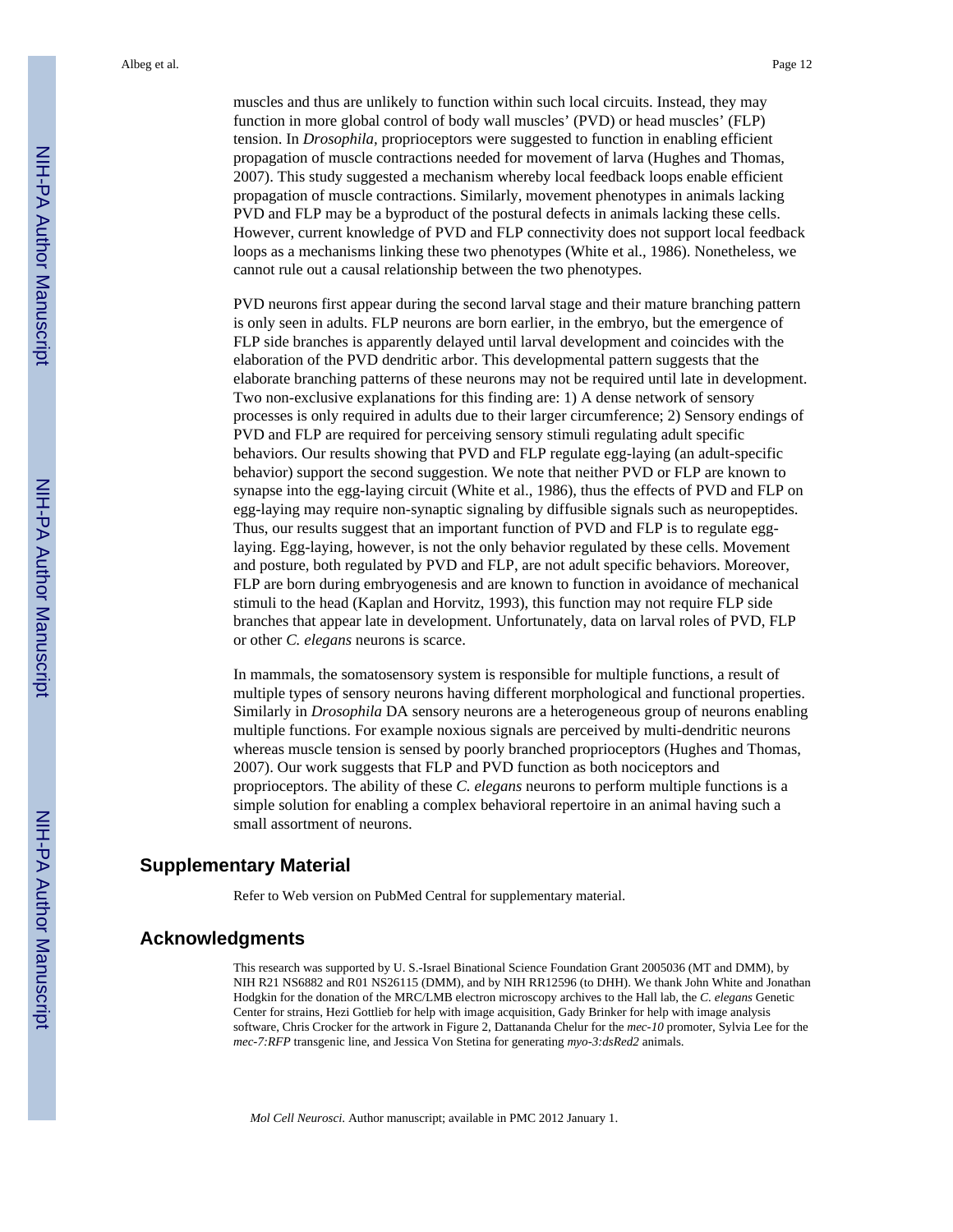## **5. References**

- Caterina MJ, Julius D. Sense and specificity: a molecular identity for nociceptors. Curr. Opin. Neurobiol 1999;9:525–530. [PubMed: 10508737]
- Chalfie M, Sulston J. Developmental Genetics of the mechanosensory neurons of *Caenorhabditis elegans*. Dev. Biol 1981;82:358–370. [PubMed: 7227647]
- Chatzigeorgiou M, Yoo S, Watson JD, Lee W-H, Spencer WC, Kindt KS, Hwa SW, D. M. Miller I, Treinin M, Driscoll M, Schafer WR. Specific roles for DEG/ENaC and TRP channels in mechanical and thermal sensation in C. elegans polymodal nociceptors. Nat. Neurosci. 2010 In press.
- Driscoll M, Chalfie M. The *mec-4* gene is a member of a family of *Caenorhabditis elegans* genes that can mutate to induce neuronal degeneration. Nature 1991;349:588–593. [PubMed: 1672038]
- Fire A, Waterston RH. Proper expression of myosin genes in transgenic nematodes. EMBO J 1989;8:3419–3428. [PubMed: 2583105]
- Halevi S, McKay J, Palfreyman M, Yassin L, Eshel M, Jorgensen E, Treinin M. The *C. elegans ric-3* gene is required for maturation of nicotinic acetylcholine receptors. EMBO J 2002;21:1012–1020. [PubMed: 11867529]
- Hamelin M, Scott IM, Way JC, Culotti JG. The mec-7 beta-tubulin gene of Caenorhabditis elegans is expressed primarily in the touch receptor neurons. EMBO J 1992;11:2885–2893. [PubMed: 1639062]
- Huang M, Chalfie M. Gene interactions affecting mechanosensory transduction in *Caenorhabditis elegans*. Nature 1994;367:467–490. [PubMed: 7509039]
- Hughes CL, Thomas JB. A sensory feedback circuit coordinates muscle activity in Drosophila. Mol. Cel. Neurosci 2007;35:383–396.
- Kaplan JM, Horvitz HR. A dual mechanosensory and chemosensory neuron in Caenorhabditis elegans. Proc. Natl. Acad. Sci. U. S. A 1993;15:2227–31. [PubMed: 8460126]
- Korta J, Clark DA, Gabel CV, Mahadevan L, Samuel AD. Mechanosensation and mechanical load modulate the locomotory gait of swimming C. elegans. J Exp Biol 2007;210:2383–9. [PubMed: 17575043]
- Kerr R, Lev-Ram V, Baird G, Vincent P, Tsien RY, Schafer WR. Optical imaging of calcium transients in neurons and pharyngeal muscle of C. elegans. Neuron 2000;26:583–594. [PubMed: 10896155]
- Li W, Feng Z, Sternberg PW, Xu XZ. A C. elegans stretch receptor neuron revealed by a mechanosensitive TRP channel homologue. Nature 2006;440:684–687. [PubMed: 16572173]
- Lumpkin EA, Caterina MJ. Mechanisms of sensory transduction in the skin. Nature 2007;445:858– 865. [PubMed: 17314972]
- Mitani S. Genetic regulation of mec-3 expression implicated in the specification of the mechanosensory neuron cell types in Caenorhabditis elegans. Dev. Growth Diff 1995;37:551–557.
- Oren-Suissa M, Hall DH, Treinin M, Shemer G, Podbilewicz B. The Fusogen EFF-1 Controls Sculpting of Mechanosensory Dendrites. Science. 2010 Epub ahead of print.
- Sawin, ER. PhD Thesis. MIT; Cambridge: 1996. Genetic and cellular analysis of modulated behaviors in Caenorhabditis elegans.
- Sawin ER, Ranganathan R, Horvitz HR. C. elegans locomotory rate is modulated by the environment through a dopaminergic pathway and by experience through a serotonergic pathway. Neuron 2000;26:619–631. [PubMed: 10896158]
- Smith CJ, Watson JD, Spencer WC, O'Brien T, Cha B, Albeg A, Treinin M, Miller DM. Time-lapse imaging and cell-specific expression profiling identify dynamic processes and molecular determinants of a multi-dendritic nociceptor in C. elegans. Dev 2010;345:18–33.
- Suzuki H, Kerr R, Bianchi L, Frokjaer-Jensen C, Slone D, Xue J, Gerstbrein B, Driscoll M, Schafer WR. In vivo imaging of C. elegans mechanosensory neurons demonstrates a specific role for the MEC-4 channel in the process of gentle touch sensation. Neuron 2003;39:1005–1017. [PubMed: 12971899]
- Tavernarakis N, Shreffler W, Wang S, Driscoll M. unc-8, a DEG/ENaC family member, encodes a subunit of a candidate mechanically gated channel that modulates C. elegans locomotion. Neuron 1997;18:107–19. [PubMed: 9010209]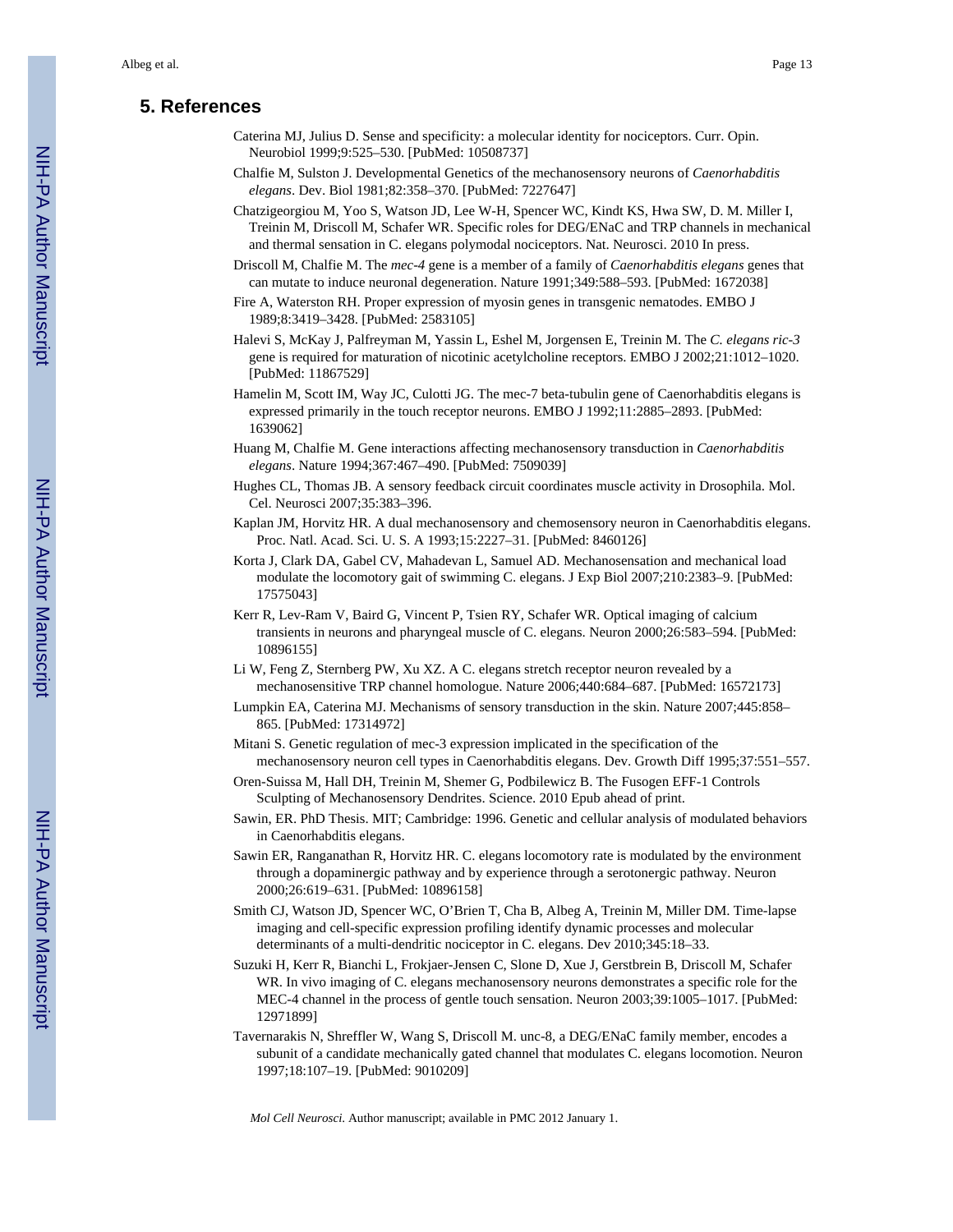- Tracey WD, Wilson RI, Laurent G, Benzer S. *painless*, a *Drosophila* gene essential for nociception. Cell 2003;113:261–273. [PubMed: 12705873]
- Treinin M, Chalfie M. A mutated acetylcholine receptor subunit causes neuronal degeneration in *C. elegans*. Neuron 1995;14:871–877. [PubMed: 7718248]
- Treinin M, Gillo B, Liebman L, Chalfie M. Two functionally dependent acetylcholine subunits are encoded in a single Caenorhabiditis elegans operon. Proc. Natl. Acad. Sci. USA 1998;95:15492– 15495. [PubMed: 9860996]
- Tsalik EL, Niacaris T, Wenick AS, Pau K, Avery L, Hobert O. LIM homeobox gene-dependent expression of biogenic amine receptors in restricted regions of the C. elegans nervous system. Dev. Biol 2003;263:81–102. [PubMed: 14568548]
- Waggoner LE, Tong Zhou G, Schafer RW, Schafer WR. Control of Alternative Behavioral States by Serotonin in *Caenorhabditis elegans*. Neuron 1998;21:203–214. [PubMed: 9697864]
- Watson JD, Wang S, Von Stetina SE, Spencer WC, Levy S, Dexheimer PJ, Kurn N, Heath JD, Miller DM. Complementary RNA amplification methods enhance microarray identification of transcripts expressed in the C. elegans nervous system. BMC Genomics 2008;9:84. [PubMed: 18284693]
- Way JC, Chalfie M. The mec-3 gene of Caenorhabditis elegans requires its own product for maintained expression and is expressed in three neuronal cell types. Genes Dev 1989:1823–1833. [PubMed: 2576011]
- Way JC, Chalfie M. *mec-3*, a homeobox-containing gene that specifies differentiation of the touch receptor neurons in C. elegans. Cell 1988;54:5–16. [PubMed: 2898300]
- White JG, Southgate E, Thomson JN, Brenner S. The structure of the nervous system of the nematode *Caenorhabditis elegans*. Phil. Trans. R. Soc. B 1986;314:1–340.
- Yassin L, Gillo B, Kahan T, Halevi S, Eshel M, Treinin M. Characterization of the DEG-3/DES-2 receptor: a nicotinic acetylcholine receptor that mutates to cause neuronal degeneration. Mol. Cel. Neurosci 2001;17:589–599.
- Zhang M, Chung SH, Fang-Yen C, Craig C, Kerr RA, Suzuki H, Samuel AD, Mazur E, Schafer WR. A self-regulating feed-forward circuit controlling C. elegans egg-laying behavior. Curr. Biol 2008;18:1445–1455. [PubMed: 18818084]
- Zhang Y, Ma C, Delohery T, Nasipak B, Foat BC, Bounoutas A, Bussemaker HJ, Kim SK, Chalfie M. Identification of genes expressed in C. elegans touch receptor neurons. Nature 2002;418:331–335. [PubMed: 12124626]
- Zhao B, Khare P, Feldman L, Dent JA. Reversal frequency in Caenorhabditis elegans represents an integrated response to the state of the animal and its environment. J. Neurosci 2003;23:5319–5328. [PubMed: 12832557]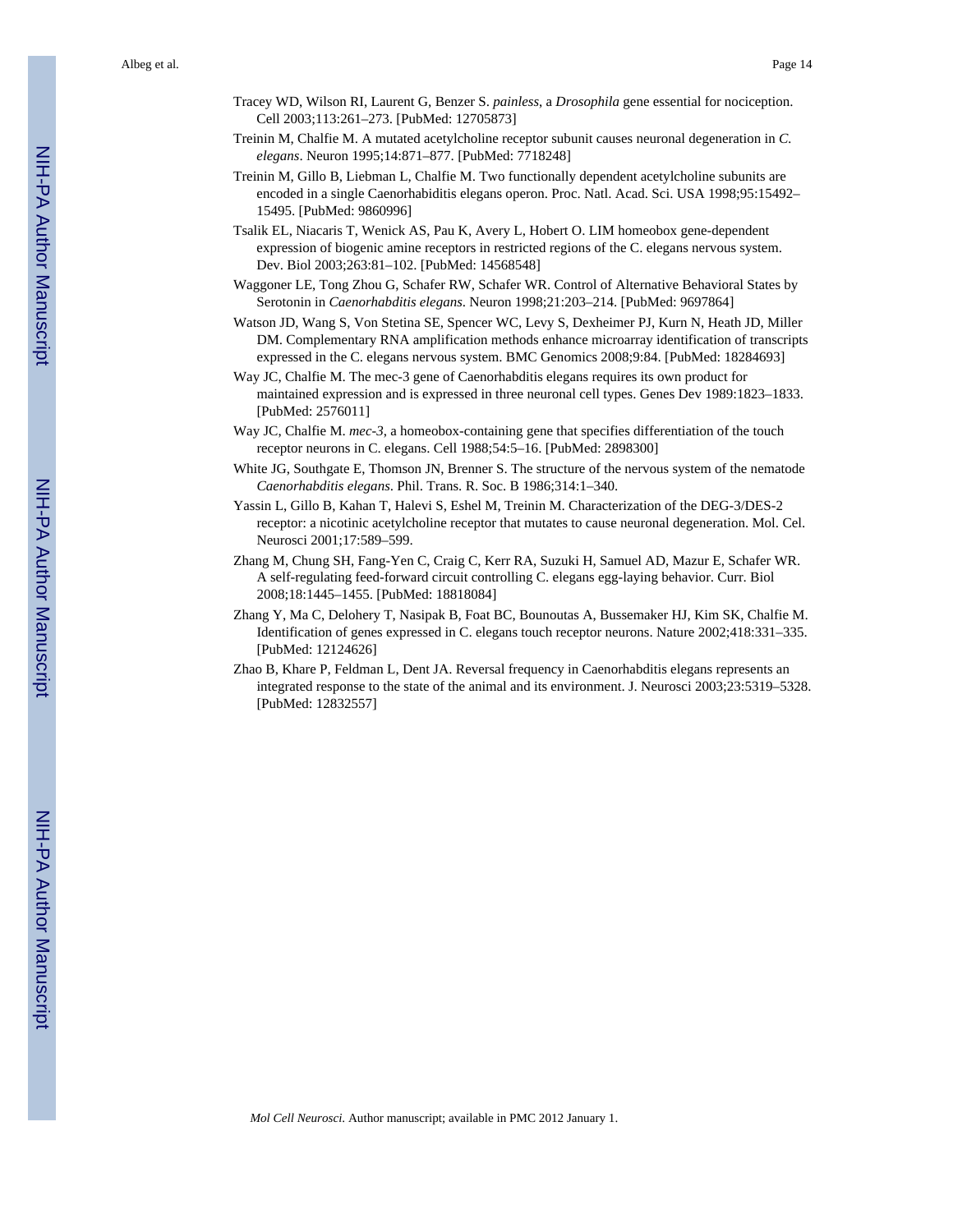

#### **Figure 1. PVD and FLP branches envelop the nematode's body**

Above, confocal reconstruction of an animal expressing *F49H12.4*:GFP (yellow) and *mec-7:*RFP (red). Insets show a representative candelabra-like branching pattern of FLP (head), PVD (body), and a region where PVD and FLP branches meet but do not overlap. Indicated are branch names (2°, 3°, 4°) given according to the order of appearance in development. Below is a line diagram showing PVD (black) and FLP (red) branches. Only processes belonging to either PVD or FLP are shown in this drawing; processes of other neurons expressing either of the two reporters are omitted. Scale bar is 25 um.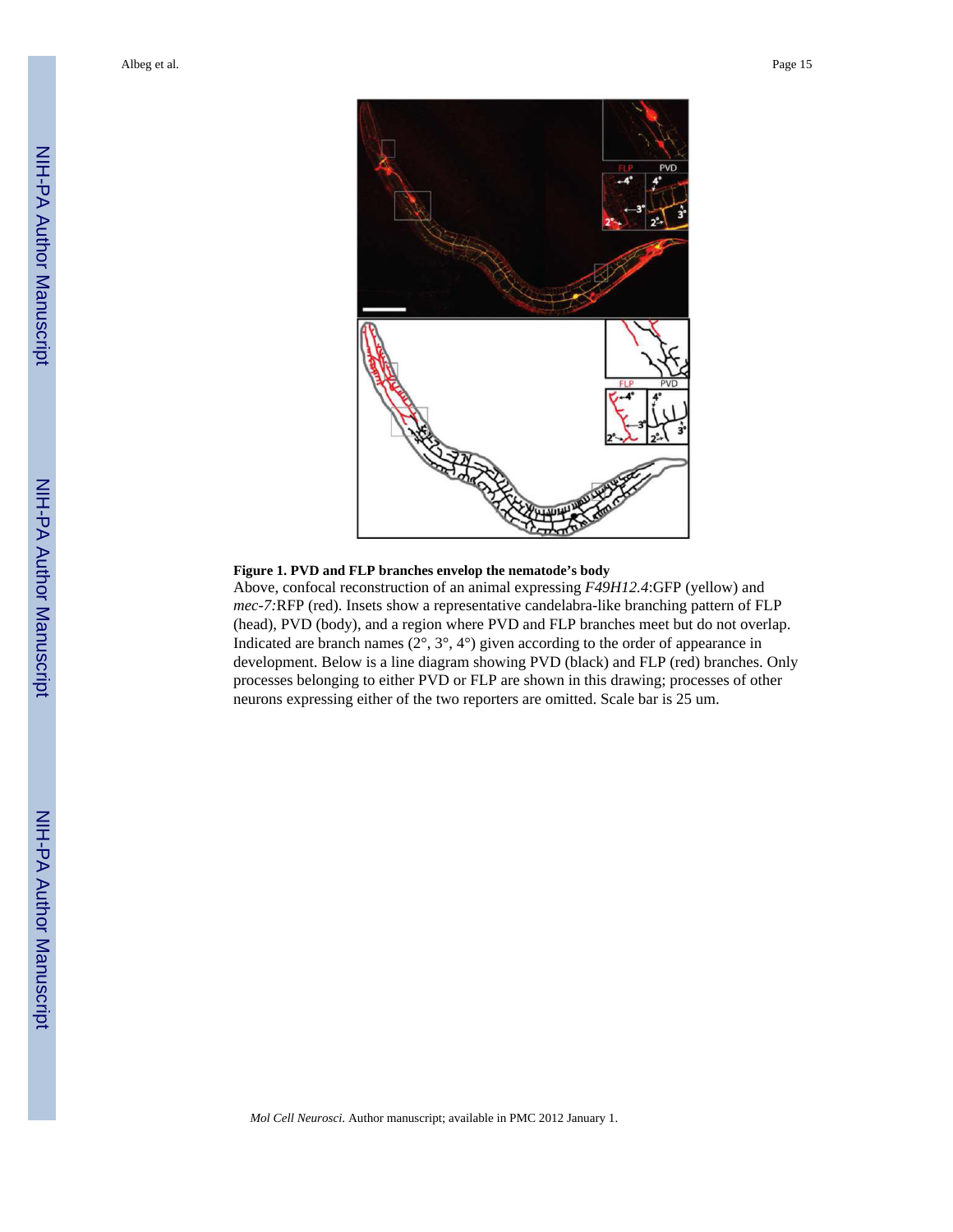

#### **Figure 2. PVD branches extend between muscle and the hypodermis**

(A) Cartoon (oblique lateral view) shows the relative positions of the lateral PVD cell body and branches (green), the 1° process, two 2° processes, two 3° processes at the lateral margin of dorsal or ventral muscle quadrants (red), and many fine branches (4° processes) passing between the body-wall muscle (red) and the outer hypodermis (pale brown, most hypodermis has been cut away to view beneath it). Tiling of consecutive 4° branches while crossing the muscle quadrant is shown and occasional fusions of their terminal ends with neighboring 4° branches is indicated by arrows. Gonad, blue; Intestine, pale pink; Cuticle, grey. The relative length of 4° branches is exaggerated in this cartoon for the sake of clarity. Boxes indicate position of TEM images B, C, and D relative to muscle. (B) Transverse TEM image shows a presumptive 3° PVD branch (3), embedded in the lateral hypodermis (H) at the lateral edge of a dorsal body-wall muscle  $(M)$ , and a much smaller presumptive  $4^{\circ}$ branch (arrowhead) seen in cross-section before moving beneath the muscle (animal N501C from the Hall archive). (C) Transverse TEM image of a PVD 4° branch (arrowheads) running laterally across the muscle, and then emerging medially, adjacent to the dorsal nerve cord (DC) (animal N2U, MRC archive). Note the much larger diameter of the dorsal cord axons, sublateral nerve axons, and 3° PVD process compared to PVD 4°. Scale bar indicates 200 nm for panels B, C. (D) Transverse TEM image of a PVD 4° branch (arrowheads) running laterally across the muscle quadrant near the dorsal sublateral nerve (DSL) (animal N501A from the Hall archive). Scale bar 200 nm. (E-P) 3-D reconstructions and projections of PVD in green (*F49H12.4*:GFP in E H, K, N), muscles in red (*myo-3*:dsRed2 in F, I, L, O) and merged images (G, J, M, P). Rotated confocal images (H-M) and schematic tracings (N-P) show PVD branches (green) extending over the body-wall muscle quadrants (red) and beneath the outer hypodermal layer (grey). Scale bar indicates 25 um (E-G).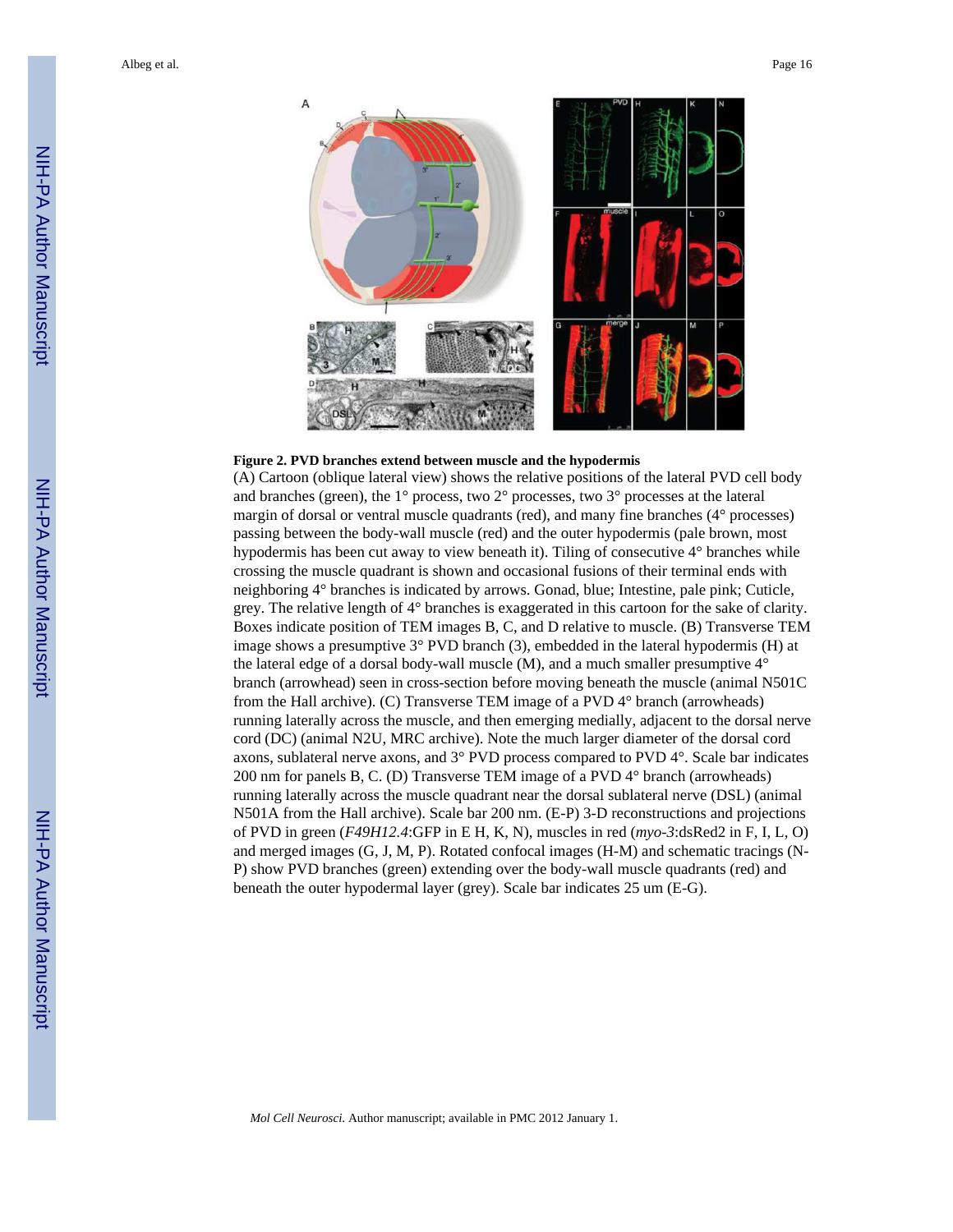

#### **Figure 3. Movement analysis in mutants defective for PVD and FLP**

Movement was analyzed from movies of single adults from the following strains: N2 (n=34), −T (n=26), −P (n=21), −TP (n=24), −TPF (n=30)*, mec-3* (n=19), and *mec-10* (n=18*)*. Significant differences relative to N2 (or relative to −T in C) are indicated by a single asterisk (P<0.05) or a double asterisk ( $p<0.01$ ). (A) Speed ( $mm/sec$ ). Additional significant differences are:  $-T$  and *mec-10* relative to -TP, -TPF and *mec-3* (p<0.01) or to −P (p<0.05). (B) Number of pauses per frame. Additional significant differences are: −T and *mec-10* relative to −TPF and *mec-3* (p<0.01) (C) Number of reversals per frame. (D) Displacement in mm/second. Additional significant differences are: −T, -P and −TP relative to −TPF and *mec-3* (p<0.01) and for *mec-10* relative to −TPF and *mec-3* (p<0.01). (E) Representative tracings of a single animals' movement in one movie (superimposed pictures of all the frames of a movie). Movies are taken at a rate of 10 frames per sec. Scale bar 1mm.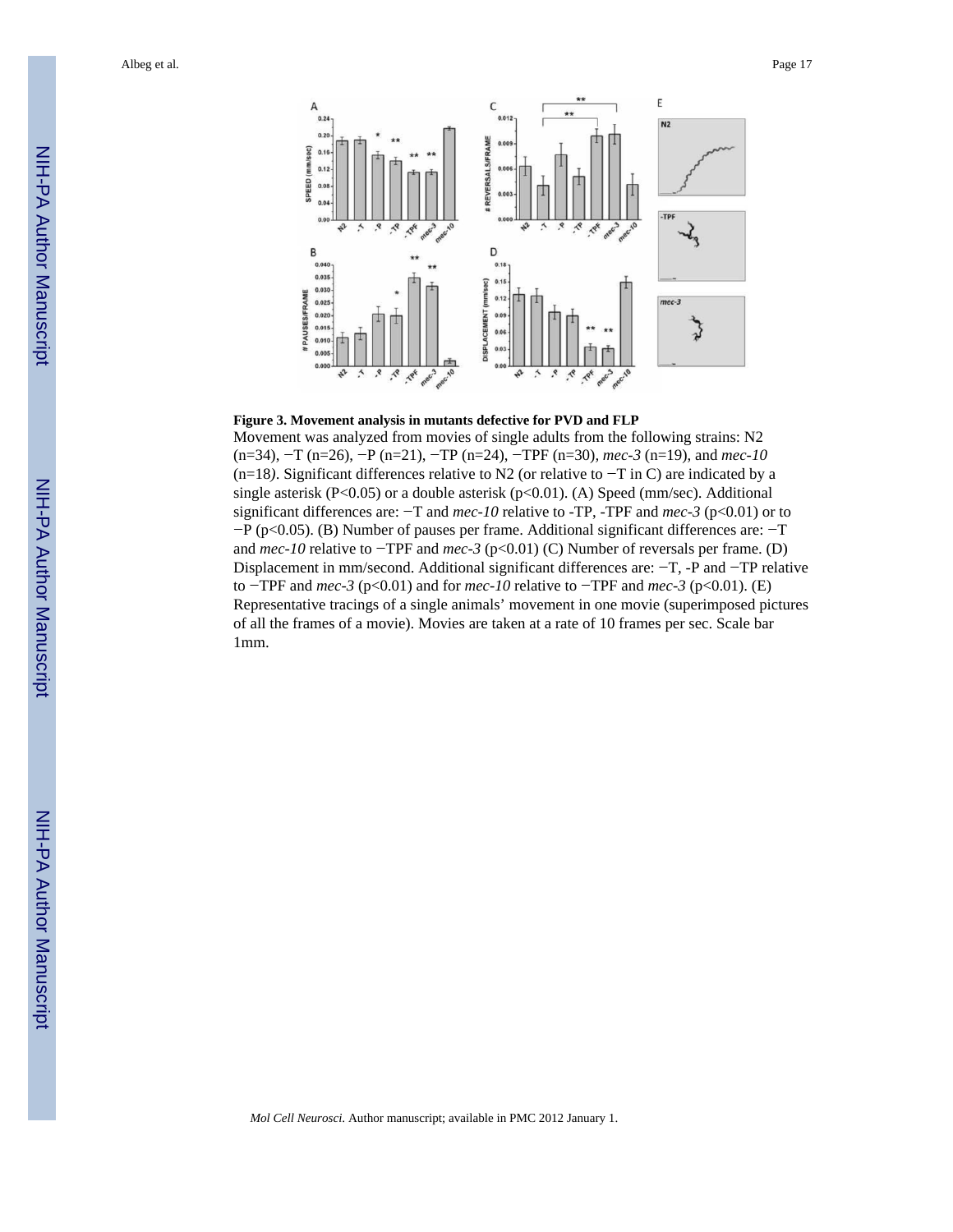

#### **Figure 4. Postural defects in animals lacking PVD**

Analysis of N2 (n=34), −P (n=21), and *mec-10* (n=18). Significant differences relative to N2 are indicated by a double asterisk (P<0.01). (A) Diagrammatic representation of parameters used for postural analysis. Circles surround cut-points between the central body axis or "skeleton" and a straight line connecting the head and tail. (B) Average bending angle. (C) Cut-point number. (D) Average amplitude. For each animal the amplitude is divided by the length in mm. (E) Representative tracks of animals from the different strains. Scale bar 1mm.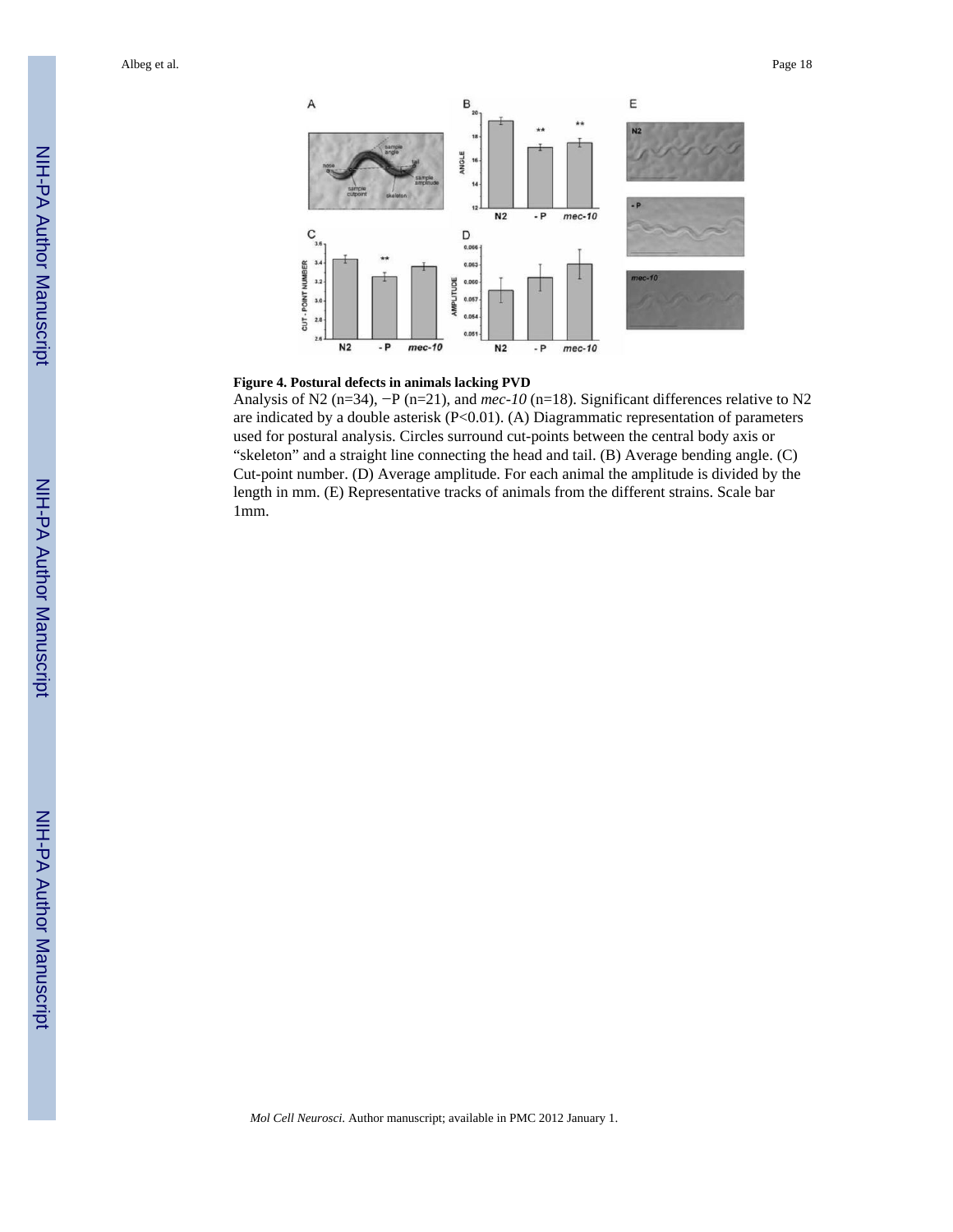

#### **Figure 5. Calcium imaging of PVD during movement**

(A) A worm with its tail glued to the substrate as shown in the schematic is able to bend anterior regions of the body. (B-E) Body-bending evokes  $Ca^{2+}$  transients in PVD. Shown are sample traces from different wild-type worms. The red trace represents the percentage change in the YFP/CFP ratio,  $R/R_0$ . The scale bar represents a ratio change of 20% and a time interval of 20 seconds. Black arrows indicate the onset of a series of bending movements. (F) Worms glued along the length of the body were unable to bend and no  $Ca^{2+}$ transients were detected. The red trace represents the average  $R/R_0$  and gray shading indicates SEM. This trace represents the average of 11 animals. (G) *mec-10(lf)* animals glued at the tail. The red trace represents the average  $R/R<sub>0</sub>$  and gray shading indicates SEM. This trace represents the average of 10 animals. (H) Scatter plot of  $R/R<sub>0</sub>$  for fully restrained and partially restrained animals  $(R_0)$  is the lowest point at the start of a transient and R is the peak value, a value of zero was assigned to traces having no transients). In traces where several transients were shown we calculated the average of all transients. The mean is shown as a red square. Error bars indicate SEM. Also shown are individual data points for each condition (26 partly restrained wild-type (40 transients analyzed), 11 immobilized wild-type, and 10 partly restrained *mec10(tm1552)* animals).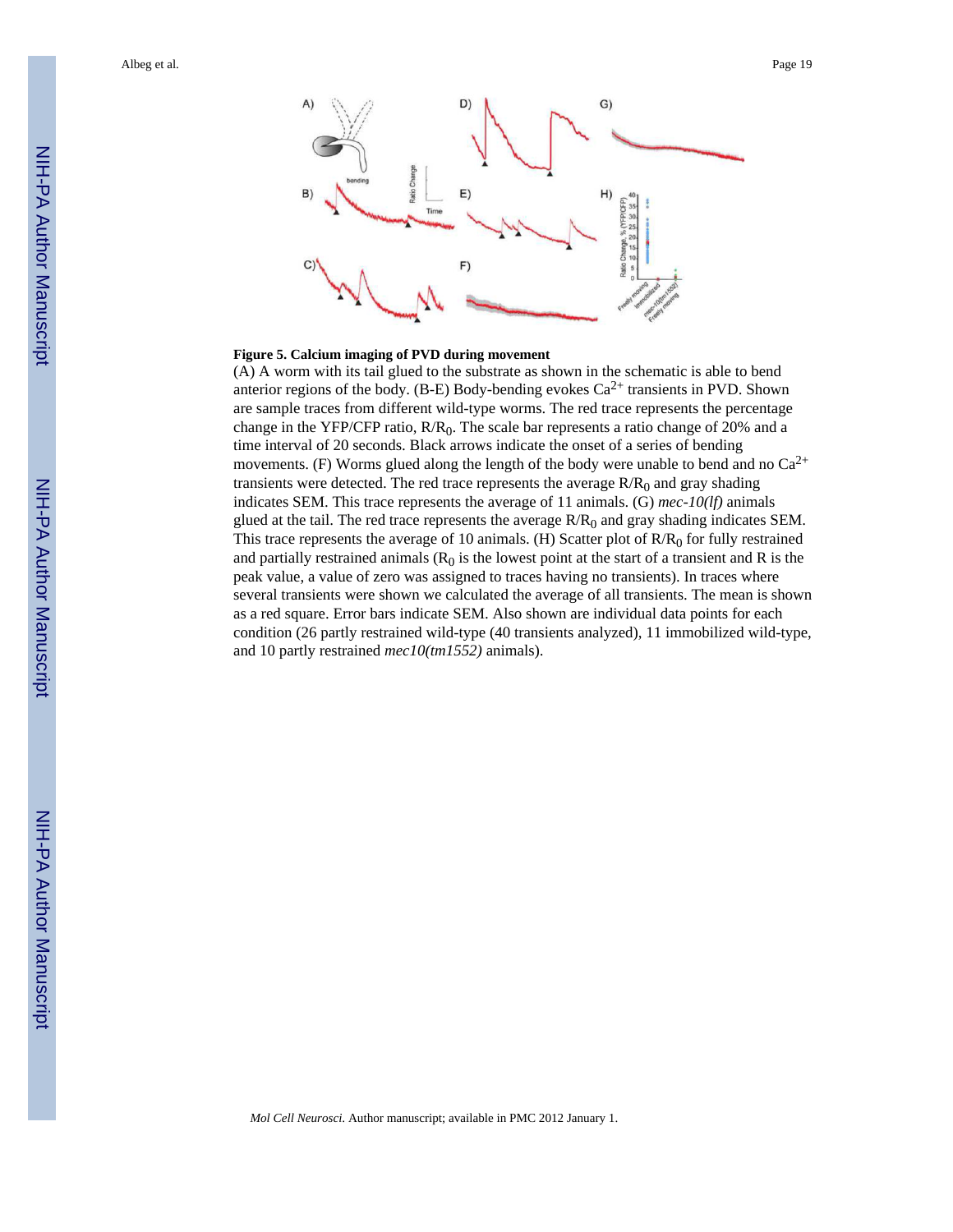

#### **Figure 6. FLP side branches appear late in development**

Z-stacked images of DEG-3 staining from synchronized N2 animals. (A) Second larval stage, PVD is not seen. Indicated is the ALM neuron. (B) Third larval stage. Indicated are representative 2° branches belonging to PVD (empty arrow heads) and FLP (filled arrow head). (C) Late fourth larval stage. Indicated are representative 4° branches belonging to PVD (Empty arrow head) and FLP (Filled arrow head). (D) Single section from the same animal as in C, showing only the major FLP branches (filled arrow heads). Scale bar 0.01/ mm for A-D.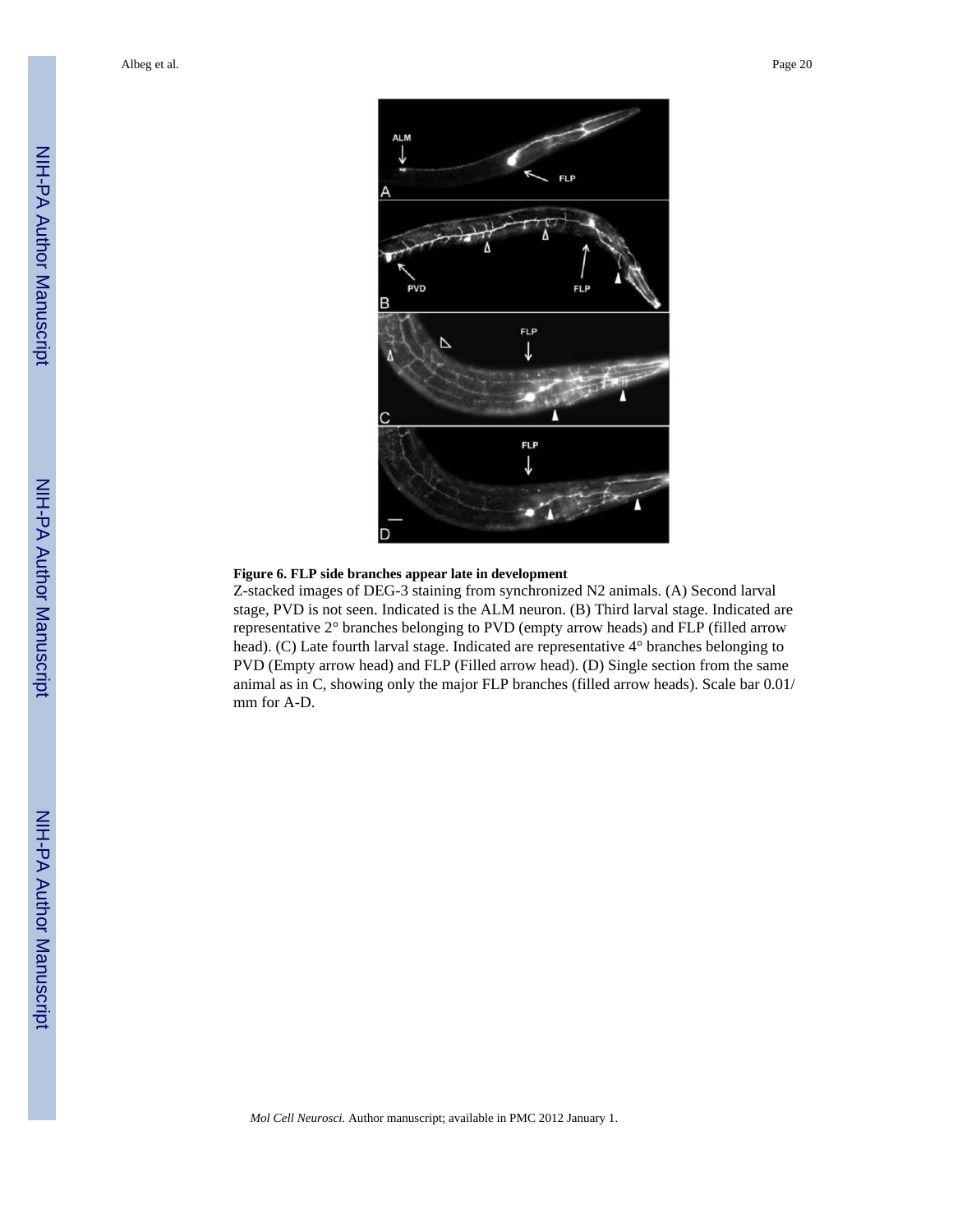

#### **Figure 7. Inhibition of egg-laying by noxious mechanical stimuli**

Number of eggs-laid in the first half hour following transfer with a wire pick divided by average number of eggs laid by the same strain per half an hour, in N2,  $-T$ ,  $-P$ ,  $-TP$ , and −TPF, n=29-33 each. Significant differences relative to N2 are indicated by a double asterisk (P<0.01). −TPF is also different from −T, (p<0.01).